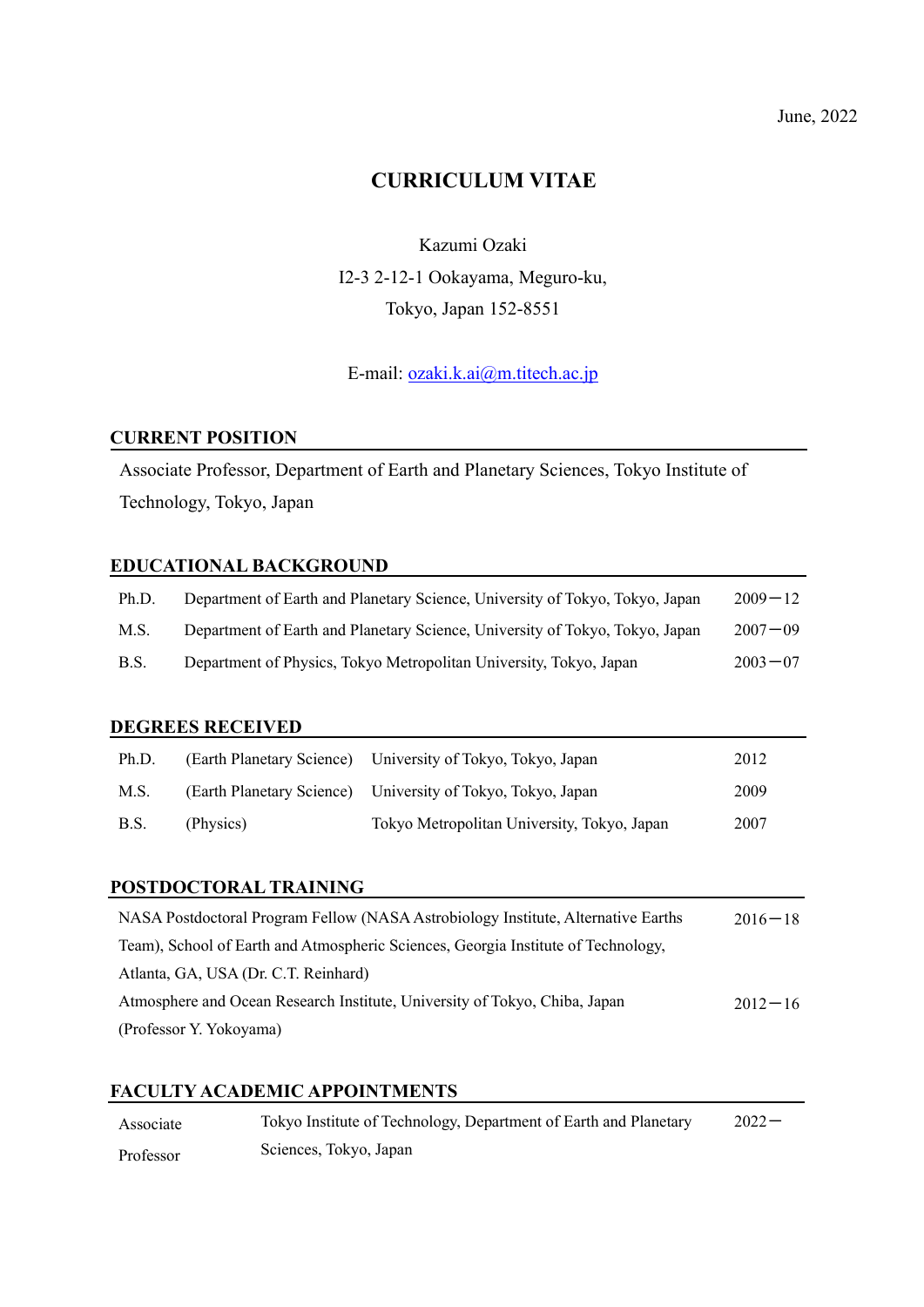Assistant Professor Toho University, Department of Environmental Science, Chiba, Japan 2018-22

### **OTHER PROFESSIONAL POSITIONS**

| Research Assistant University of Tokyo GCOE: From the Earth to "Earths" | 2010        |
|-------------------------------------------------------------------------|-------------|
| Teaching Assistant FORTRAN programming, The University of Tokyo         | $2007 - 09$ |

### **ACADEMIC HONORS AND AWARDS**

| Top Cited Article $2019 - 2020$ (Geobiology)                               | 2021        |
|----------------------------------------------------------------------------|-------------|
| Top Downloaded Paper $2018 - 2019$ (Geobiology)                            | 2020        |
| Young Scientist Award, Palao <sup>10</sup> : Paleosciences Society         | 2019        |
| Young Scientist Award, The Geochemical Society of Japan                    | 2019        |
| NASA Postdoctoral Program Fellowship                                       | $2016 - 18$ |
| JpGU meeting Session convener-recommended articles, Japan Geoscience Union | 2015        |
| Exemption from scholarship repayment due to excellent grades               | 2012        |
| Student Outstanding Presentation Award, The Geochemical Society of Japan   | 2011        |
| Student Outstanding Presentation Award, The Geochemical Society of Japan   | 2010        |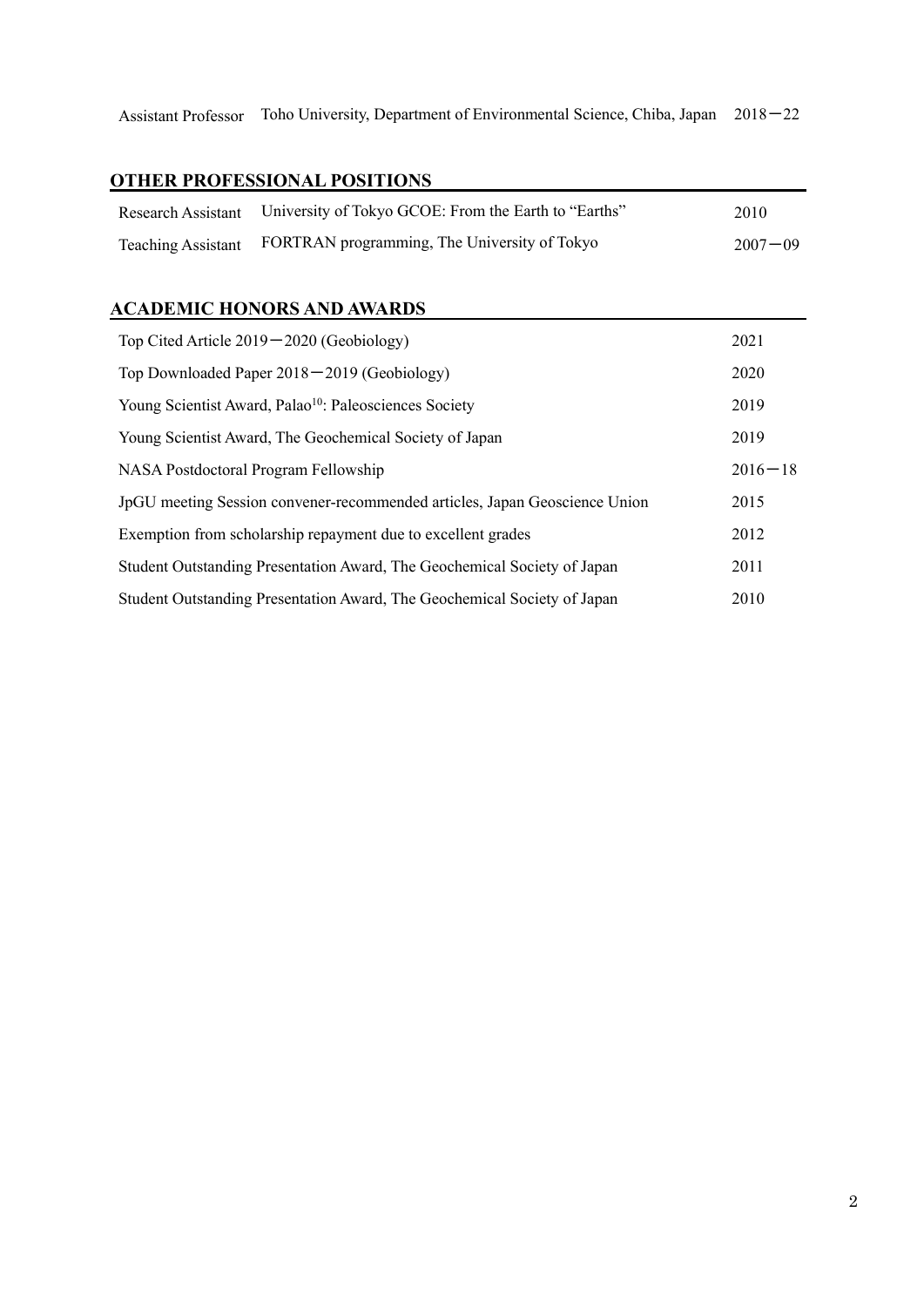# **LIST OF PUBLICATIONS**

#### **PEER-REVIEWED JOURNAL PAPERS**

- 1. [preprint] Ozaki, K., Cole, D. B., Reinhard, C. T., and Tajika, E. CANOPS-GRB v1.0: a new Earth system model for simulating the evolution of ocean-atmosphere chemistry over geologic timescales *Geoscientific Model Development*, in review, 2022. [doi.org/10.5194/gmd-2022-12](file:///G:/DataFolda/CV/doi.org/10.5194/gmd-2022-12)
- 2. Cole, D. B., Ozaki, K., and Reinhard, C. T.

Atmospheric oxygen abundance, marine nutrient availability, and organic carbon fluxes to the seafloor *Global Biogeochemical Cycles*, 36, e2021GB007052, 2022. <doi.org/10.1029/2021GB007052>

3. Ozaki, K. and Reinhard, C. T.

The future lifespan of Earth's oxygenated atmosphere

*Nature Geoscience*, 14, 138−142, 2021. [doi.org/10.1038/s41561-021-00693-5](https://www.nature.com/articles/s41561-021-00693-5)

[\[press release@Toho\\_English\]](https://www.eurekalert.org/pub_releases/2021-03/tu-hml030221.php) [\[press release@Toho\\_Japanese\]](https://www.toho-u.ac.jp/press/2020_index/20210302-1122.html)

- 4. Kuroyanagi, A., Kawahata, H., Ozaki, K., Suzuki, A., Nishi, H., and Takashima, R. What drove the evolutionary trend of planktic foraminifers during the Cretaceous: Oceanic Anoxic Events (OAEs) directly affected it?
	- *Marine Micropaleontology*, 161, 101924, 2020. [doi.org/10.1016/j.marmicro.2020.101924](file:///E:/DataFolda/CV/doi.org/10.1016/j.marmicro.2020.101924)
- 5. Ozaki, K.

The coupled evolution of the atmosphere and life: A biogeochemical modeling perspective *Geochemistry*, 54, 153−172, 2020[. doi.org/10.14934/chikyukagaku.54.153](https://doi.org/10.14934/chikyukagaku.54.153)

(In Japanese with English abstract)

#### **\*Special paper for a Young Scientist Award 2019 by The Geochemical Society of Japan**

- 6. Ikeda, M., Ozaki, K., and Legrand, J. Impact of 10-Myr scale monsoon dynamics on Mesozoic climate and ecosystems *Scientific Reports*, 10, 11984, 2020[. doi.org/10.1038/s41598-020-68542-w](file:///G:/DataFolda/CV/doi.org/10.1038/s41598-020-68542-w) [\[press release@UT\]](https://www.s.u-tokyo.ac.jp/ja/press/2020/6954/) [\[press release@Toho\]](https://www.toho-u.ac.jp/press/2020_index/20200727-1086.html)
- 7. Planavsky, N. J., Reinhard, C. T., Isson, T. T., Ozaki, K., and Crockford, P. W. Large mass-independent oxygen isotope fractionations in mid-Proterozoic sediments: Strong evidence for a low-oxygen atmosphere *Astrobiology*, 20, 628−636, 2020. [doi:10.1089/ast.2019.2060](https://www.liebertpub.com/doi/10.1089/ast.2019.2060)
- 8. Ozaki, K., Thompson, K., Simister, R. L., Crowe, S. A., and Reinhard, C. T. Anoxygenic photosynthesis and the delayed oxygenation of Earth's atmosphere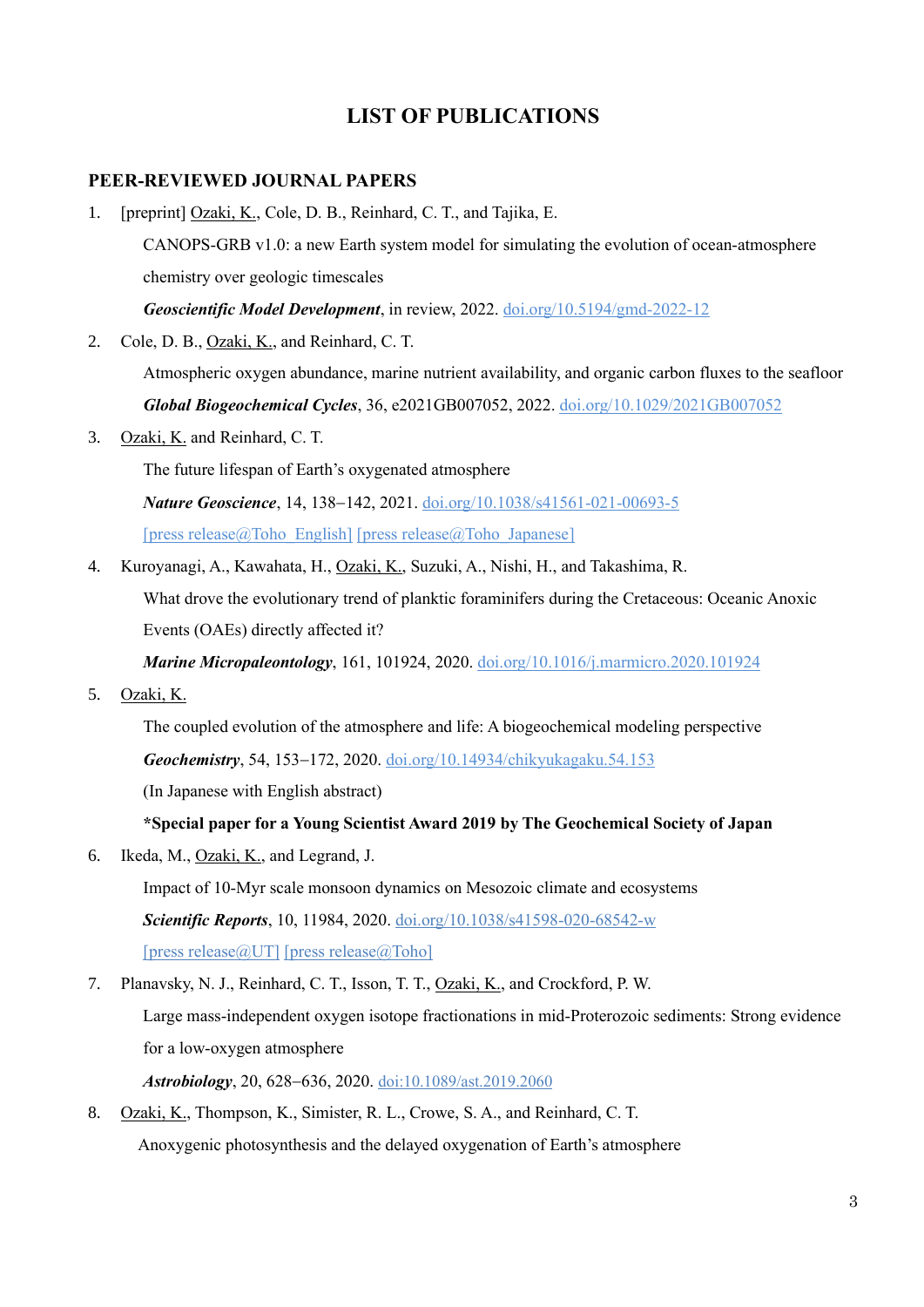*Nature Communications*, 10:3026, 2019. [doi.org/10.1038/s41467-019-10872-z](https://doi.org/10.1038/s41467-019-10872-z) [\[press release@Toho\]](https://www.toho-u.ac.jp/press/2019_index/20190709-988.html) [\[press release@GT\]](https://www.eas.gatech.edu/news/what-delayed-earths-oxygenation)

- 9. Schwieterman, E. W., Reinhard, C. T., Olson, S. L., Ozaki, K., Harman, C. E., Hong, P. K.,and Lyons, T. W. Rethinking CO "Anti-Biosignatures" in the search for life beyond Earth *The Astrophysical Journal*, 874:9, 2019. [doi.org/10.3847/1538-4357/ab05e1](https://doi.org/10.3847/1538-4357/ab05e1) **\*Editor's highlighted paper**
- 10. Ozaki, K., Reinhard, C. T., and Tajika, E.

A sluggish mid-Proterozoic biosphere and its effect on Earth's redox balance

*Geobiology*, 17, 3−11, 2019. [doi.org/10.1111/gbi.12317](https://doi.org/10.1111/gbi.12317)

[\[press-release@Toho\]](https://www.toho-u.ac.jp/press/2018_index/20181005-919.html) [\[press-release@GT\]](http://www.eas.gatech.edu/news/early-earth-struggled-make-oxygen-complex-life)

### **\*Top Downloaded Paper 2018-2019, \*Top Cited Paper 2018-2019**

- 11. Ozaki, K., Tajika, E., Hong, P.K., Nakagawa, Y., and Reinhard, C.T. Effects of primitive photosynthesis on Earth's early climate system *Nature Geoscience*, 11, 55−59, 2018. [doi.org/10.1038/s41561-017-0031-2](https://doi.org/10.1038/s41561-017-0031-2) [\[press-release@UT\]](https://apps.adm.s.u-tokyo.ac.jp/WEB_info/p/p/5678/DzkJqqQe/) [\[press-release@GT\]](https://www.news.gatech.edu/2017/12/11/cold-suns-warm-exoplanets-and-methane-blankets)
- 12. Ikeda, M., Tada, R., and Ozaki, K.

Astronomical pacing of the global silica cycle recorded in Mesozoic bedded cherts *Nature communications*, 8: 15532, 2017. [doi: 10.1038/ncomms15532](https://www.nature.com/articles/ncomms15532) [\[press-release@ShizuokaUniv.\]](http://www.shizuoka.ac.jp/pressrelease/pdf/2017/PressRelease_18.pdf)

13. Reinhard, C.T., Planavsky, N.J., Gill, B.C., Ozaki, K., Robbins, L.J., Lyons, T.W., Fischer, W.W., Wang, C., Cole, D.B., and Konhauser, K.O.

Evolution of the global phosphorus cycle

*Nature*, 541, 386−389, 2017. [doi.org/10.1038/nature20772](https://doi.org/10.1038/nature20772)

[\[press-release@GT\]](https://www.news.gatech.edu/2016/12/21/fertilizer-dearth-foiled-animal-evolution-eons)

14. Lenton, T.M., Dahl, T.W., Daines, S.J., Mills, B.J.W., Ozaki, K., Saltzman, M.R., and Porada, P. Earliest land plants created modern levels of atmospheric oxygen *Proceedings of the National Academy of Sciences*, 113, 9704−9709, 2016. [doi.org/10.1073/pnas.1604787113](https://doi.org/10.1073/pnas.1604787113)

[\[press-release@Exeter\]](http://www.exeter.ac.uk/news/featurednews/title_536325_en.html)

15. Lee, Cin-Ty A., Yeung, L.Y., McKenzie, N.R., Yokoyama, Y., Ozaki, K., and Lenardic, A. Two-step rise of atmospheric oxygen linked to the growth of continents *Nature Geoscience*, 9: 417−424, 2016. [doi.org/10.1038/ngeo2707](https://doi.org/10.1038/ngeo2707) [\[press-release@UT\]](https://www.aori.u-tokyo.ac.jp/research/news/2016/20160517.html)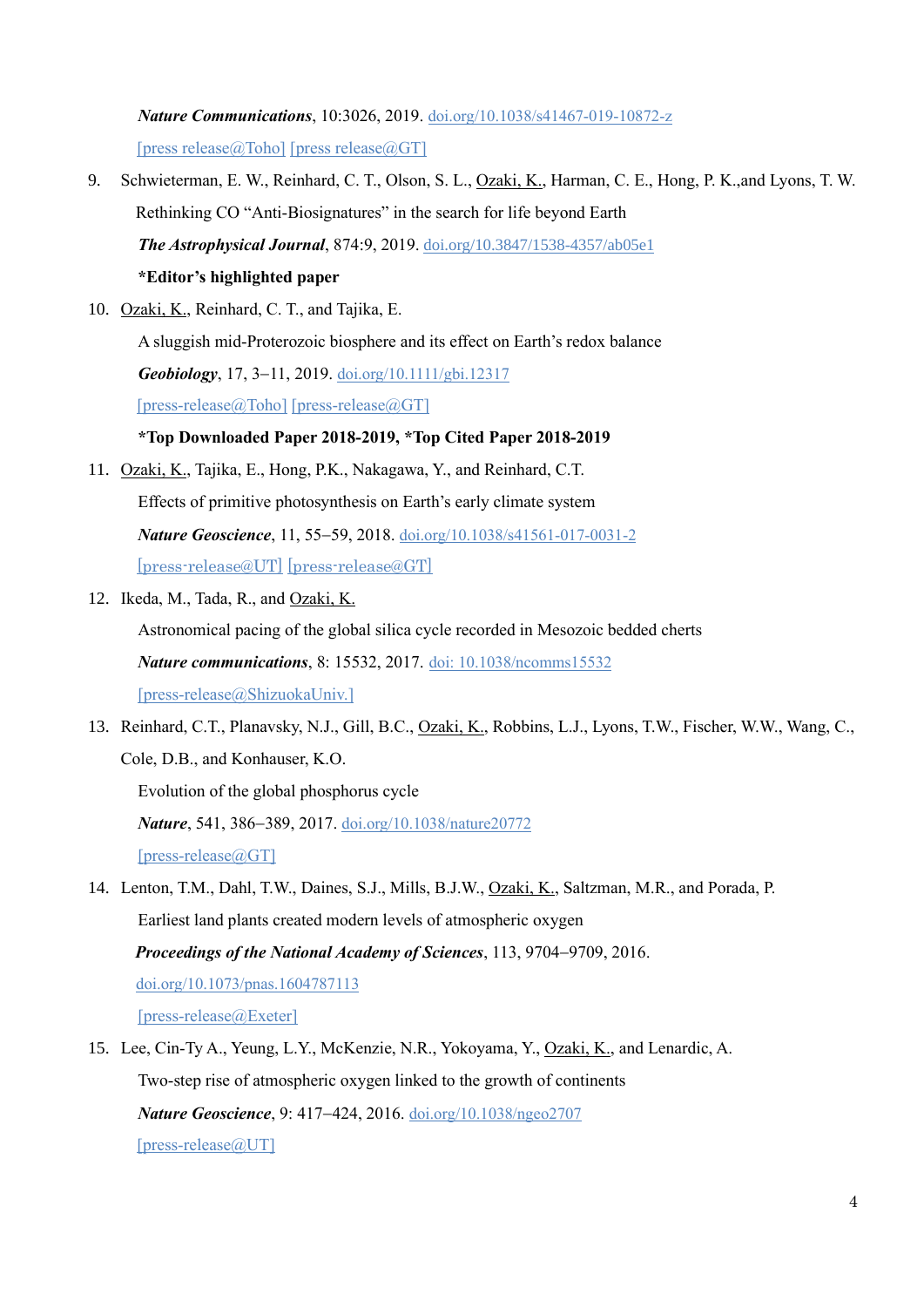16. Ozaki, K. and Tajika, E.

Biogeochemical effects of atmospheric oxygen concentration, phosphorus weathering, and sea-level stand on oceanic redox chemistry: Implications for greenhouse climates

*Earth and Planetary Science Letters*, 373, 129–139, 2013. [doi.org/10.1016/j.epsl.2013.04.029](https://doi.org/10.1016/j.epsl.2013.04.029)

17. Kashiyama, Y., Ozaki, K., and Tajika, E.

Impact of the evolution of carbonate ballasts on marine biogeochemistry in the Mesozoic and associated changes in energy delivery to subsurface waters

*Paleontological Research*, 15, 89–99, 2011. [doi.org/10.2517/1342-8144-15.2.089](https://doi.org/10.2517/1342-8144-15.2.089)

18. Ozaki, K., Tajima, S., and Tajika, E.

Conditions required for oceanic anoxia/euxinia: Constraints from a one-dimensional ocean biogeochemical cycle model

*Earth and Planetary Science Letters*, 304, 270–279, 2011. [doi.org/10.1016/j.epsl.2011.02.011](https://doi.org/10.1016/j.epsl.2011.02.011)

#### **White papers**

- 1. Reinhard, C.T., Bozdag, O., Cole, D.B., Crowe, S.A., Droser, M.L., Erwin, D.H., Javaux, E.J., Love, G.D., Lyons, T.W., Mills, D.B., Olson, S.L., Ozaki, K., Planavsky, N.J., Ratcliff, W.C., Ridgwell, A., Saupe, E.E., Schwieterman, E.W., Sperling, E.A., Stockey, R.G., and Tarhan, L.G. Environmental drivers of evolving biological complexity on Earth [white paper submitted in response to the Request for Information (RFI) on the Astrobiology Research Coordination Network – Early Cells to Multicellularity (ECM)], 2020.
- 2. Reinhard, C.T., Schwieterman, E.W., Olson, S.L., Planavsky, N.J., Arney, G.N., Ozaki, K., Som, S., Robinson, T.D., Domagal-Goldman, S.D., Lisman, D., Mennesson, B., Meadows, V.S., and Lyons, T.W. The remote detectability of Earth's biosphere through time and the importance of UV capability for characterizing habitable exoplanets

[white paper submitted in response to the solicitation of feedback for the Decadal Survey on Astronomy and Astrophysics (Astro 2020) by the National Academy of Sciences], 2019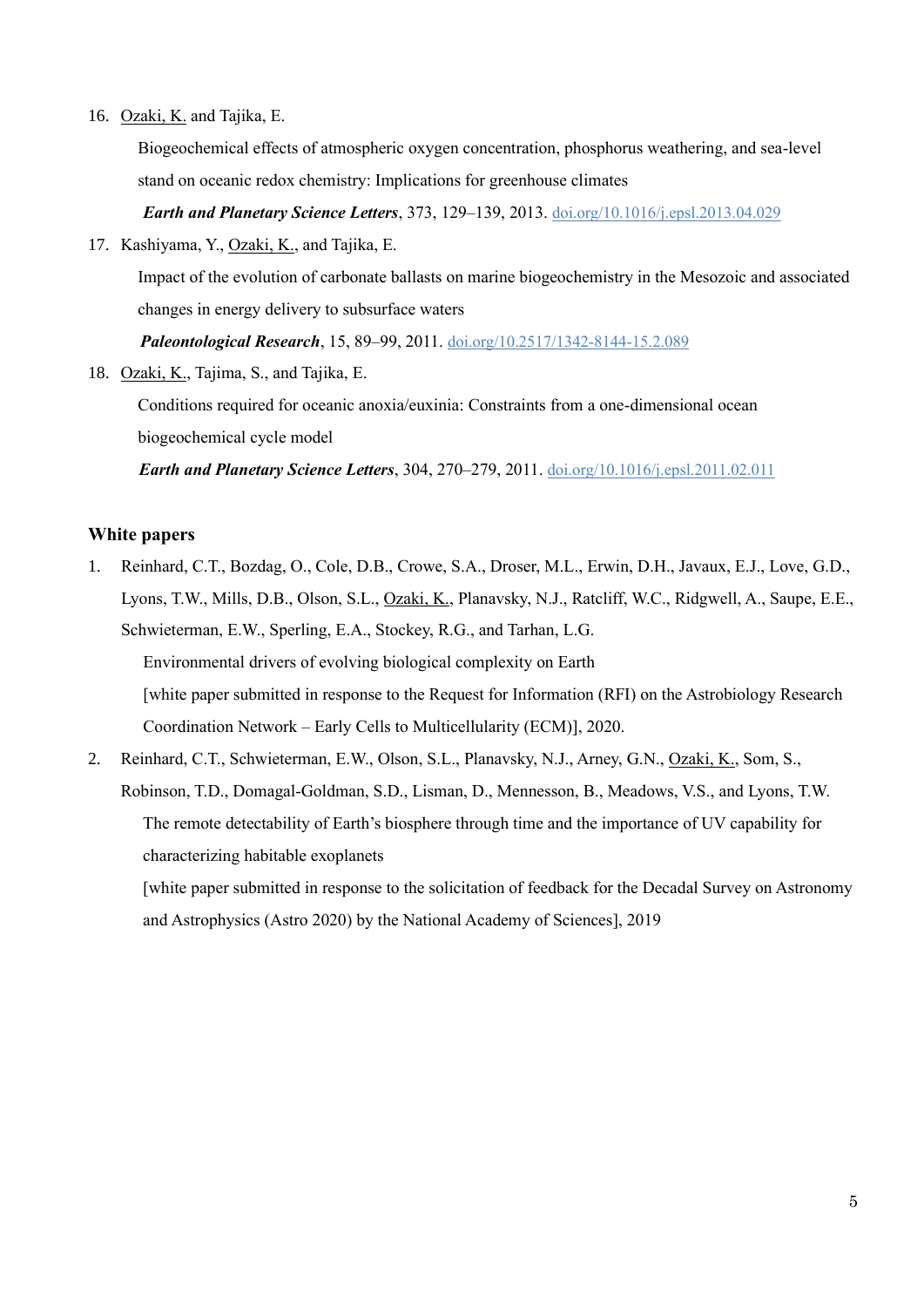# **ACQUIRED EXTERNAL RESEARCH GRANTS, FELLOWSHIPS, AND FUNDS**

| $2020 - 2022$ | Grant-in Aid for Scientific Research (C), Japan Society for the Promotion of Science           |
|---------------|------------------------------------------------------------------------------------------------|
|               | (JSPS) Project (PI)                                                                            |
|               | Allocated direct cost: $\frac{1}{2}$ 3,400,000 (Total budget: $\frac{1}{2}$ 4,420,000)         |
|               | Project title: Future life span of Earth's oxygenated atmosphere constrained by a global redox |
|               | budget model                                                                                   |
| $2018 - 2021$ | Grant-in-Aid for Fostering Joint International Research (B), Japan Society for the             |
|               | Promotion of Science (JSPS) Project (Co-PI)                                                    |
|               | Allocated direct cost: $\frac{1}{4}$ ,000,000 (Total budget: $\frac{1}{4}$ 15,860,000)         |
|               | Project title: Earth system variations and its impacts on the ecosystem during the Mesozoic    |
|               | deciphered from the super-continent and super-oceans.                                          |
| $2018 - 2019$ | Grant for Basic Science Research Projects from the Sumitomo Foundation (PI)                    |
|               | Total budget: ¥ 1,500,000                                                                      |
|               | Project title: Theoretical study on the Archean climate stability based on the coupled H-Fe-C  |
|               | biogeochemical cycles                                                                          |
| $2018 - 2020$ | Grant-in-Aid for Research Activity start-up, Japan Society for the Promotion of Science        |
|               | (JSPS) Project (PI)                                                                            |
|               | Direct cost: ¥ 2,990,000                                                                       |
|               | Project title: Proterozoic atmospheric chemistry constrained by the Earth system model         |
| $2018 - 2019$ | Grant-in-Aid for start-up, Toho University (PI)                                                |
|               | Direct cost: $\frac{1}{2}$ 1,000,000                                                           |
|               | Project title: Global biospheric productivity during the early-mid Archean constrained by a    |
|               | global redox budget model                                                                      |
| $2016 - 2018$ | NASA Postdoctoral Program, Universities Space Research Association (USRA) (PI)                 |
|               | Total budget: \$122,124                                                                        |
|               | Project title: New quantitative approaches toward understanding the life history of an         |
|               | inhabited planet                                                                               |
| $2013 - 2016$ | Grant-in-Aid for Young Scientists (B), Japan Society for the Promotion of Science (JSPS)       |
|               | Project (PI)                                                                                   |
|               | Total budget: ¥4,290,000                                                                       |
|               | Project title: Theoretical study on the oceanic-atmospheric chemistry and its stability during |
|               | the mid-Proterozoic                                                                            |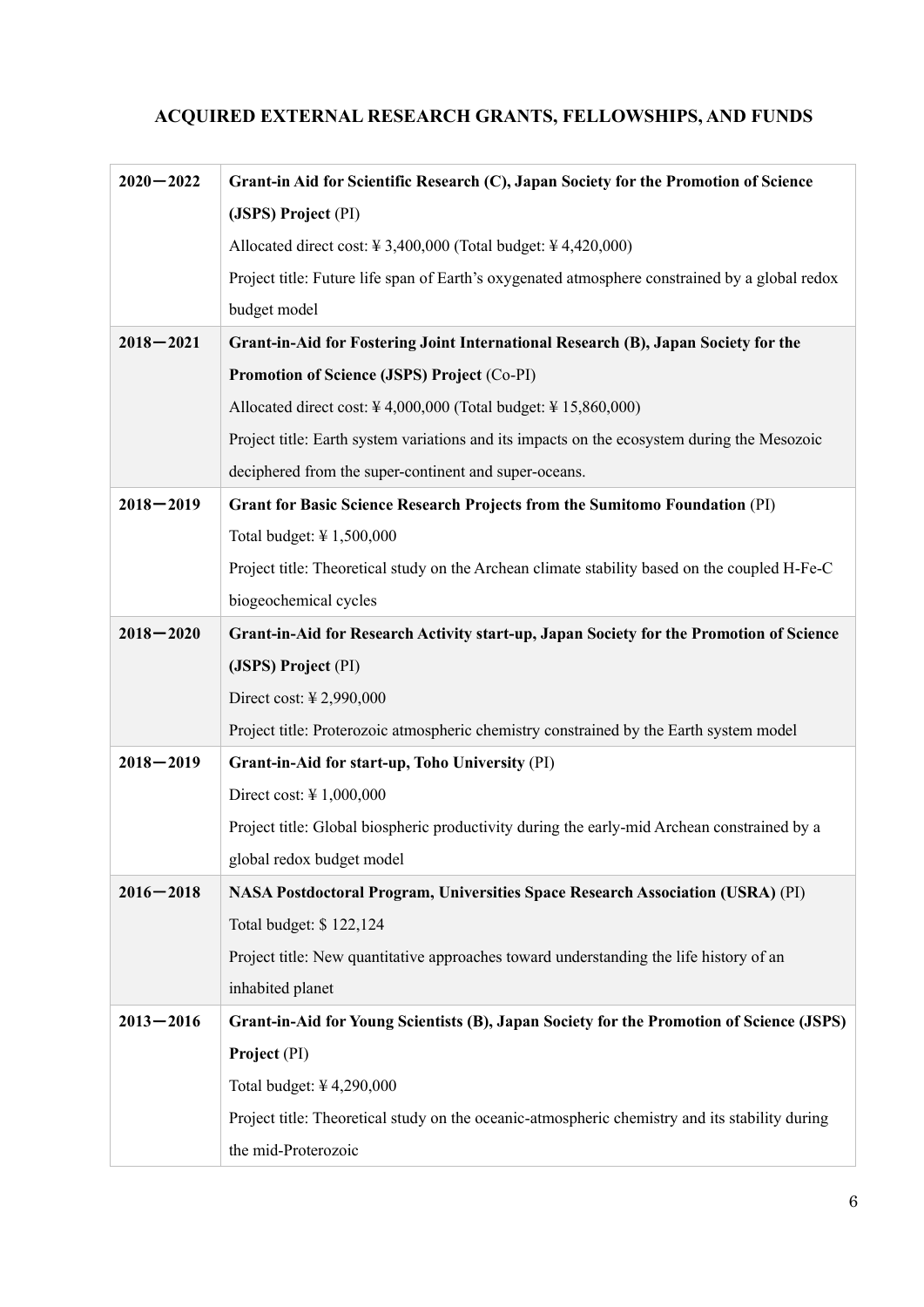| 2012          | <b>TORII Endo Grant, The Geochemical Society of Japan</b>                                    |
|---------------|----------------------------------------------------------------------------------------------|
|               | Total budget: $\frac{1}{2}$ 100,000                                                          |
| $2011 - 2012$ | Sasakawa Scientific Research Grant, The Japan Science Society (PI)                           |
|               | Total budget: $\frac{1}{2}$ 560,000                                                          |
|               | Project title: Development of an ocean biogeochemical model and its application to the       |
|               | Oceanic Anoxic Events                                                                        |
| 2010          | Research Assistant, University of Tokyo GCOE: From the Earth to "Earths"                     |
|               | Project title: Modeling study on the biogeochemical conditions for the Oceanic Anoxic Events |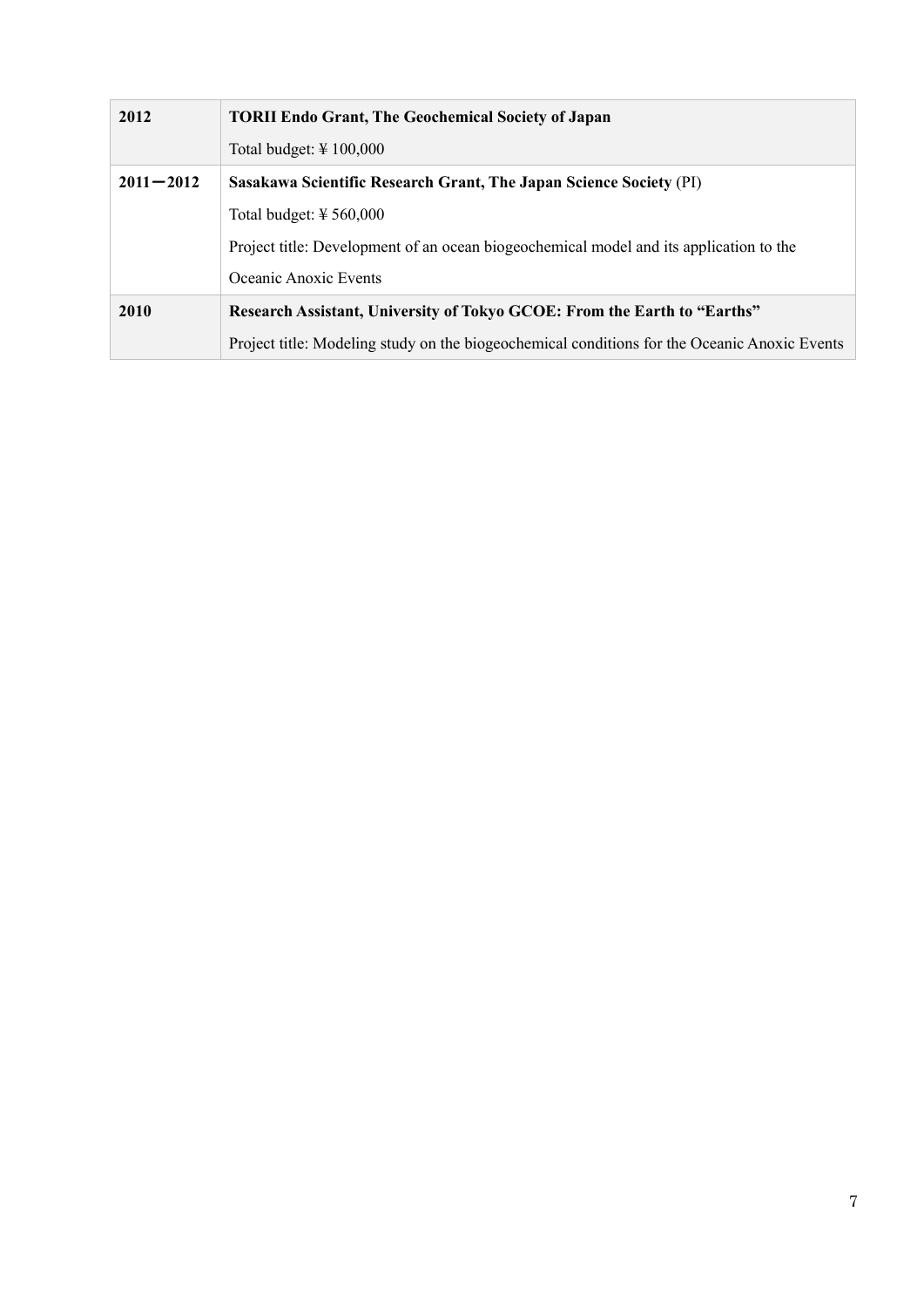# **ACADEMIC ACTIVITIES**

### **ACADEMIC HONORS AND AWARDS**

| Top Cited Article $2019 - 2020$ (Geobiology)                               | 2021        |
|----------------------------------------------------------------------------|-------------|
| Top Downloaded Paper $2018 - 2019$ (Geobiology)                            | 2020        |
| Young Scientist Award, Palao <sup>10</sup> : Paleosciences Society         | 2019        |
| Young Scientist Award, The Geochemical Society of Japan                    | 2019        |
| NASA Postdoctoral Program Fellowship                                       | $2016 - 18$ |
| JpGU meeting Session convener-recommended articles, Japan Geoscience Union | 2015        |
| Student Outstanding Presentation Award, The Geochemical Society of Japan   | 2011        |
| Student Outstanding Presentation Award, The Geochemical Society of Japan   | 2010        |

### **COMMITTEE SERVICE**

| Geochemistry of the biosphere, Annual meeting of The Geochemical Society of          | 2022 |
|--------------------------------------------------------------------------------------|------|
| Japan, Co-Convener                                                                   |      |
| Geochemistry of the biosphere from the early Earth to the present, Annual meeting of | 2020 |
| The Geochemical Society of Japan, Co-Convener                                        |      |
| Short course for young scientists/students by The Geochemical Society of Japan, a    | 2020 |
| member of the steering committee.                                                    |      |
| Dynamics and Stability of Earth's Oxygenated Biosphere, Goldschmidt Conference,      | 2014 |
| California, Co-Convener                                                              |      |

### **PROFESSIONAL SOCIETIES**

| Geobiology Society                          | Member | $2017 -$ |
|---------------------------------------------|--------|----------|
| Paleo <sup>10</sup> : Paleosciences Society | Member | $2012 -$ |
| European Geosciences Union                  | Member | $2011 -$ |
| The Geochemical Society of Japan            | Member | $2010 -$ |
| American Geophysical Union                  | Member | $2008 -$ |
| The Geological Society of Japan             | Member | $2008 -$ |
| Japan Geosciences Union                     | Member | $2007 -$ |

### **EDITORIAL ACTIVITIES**

### **Ad hoc Reviewer**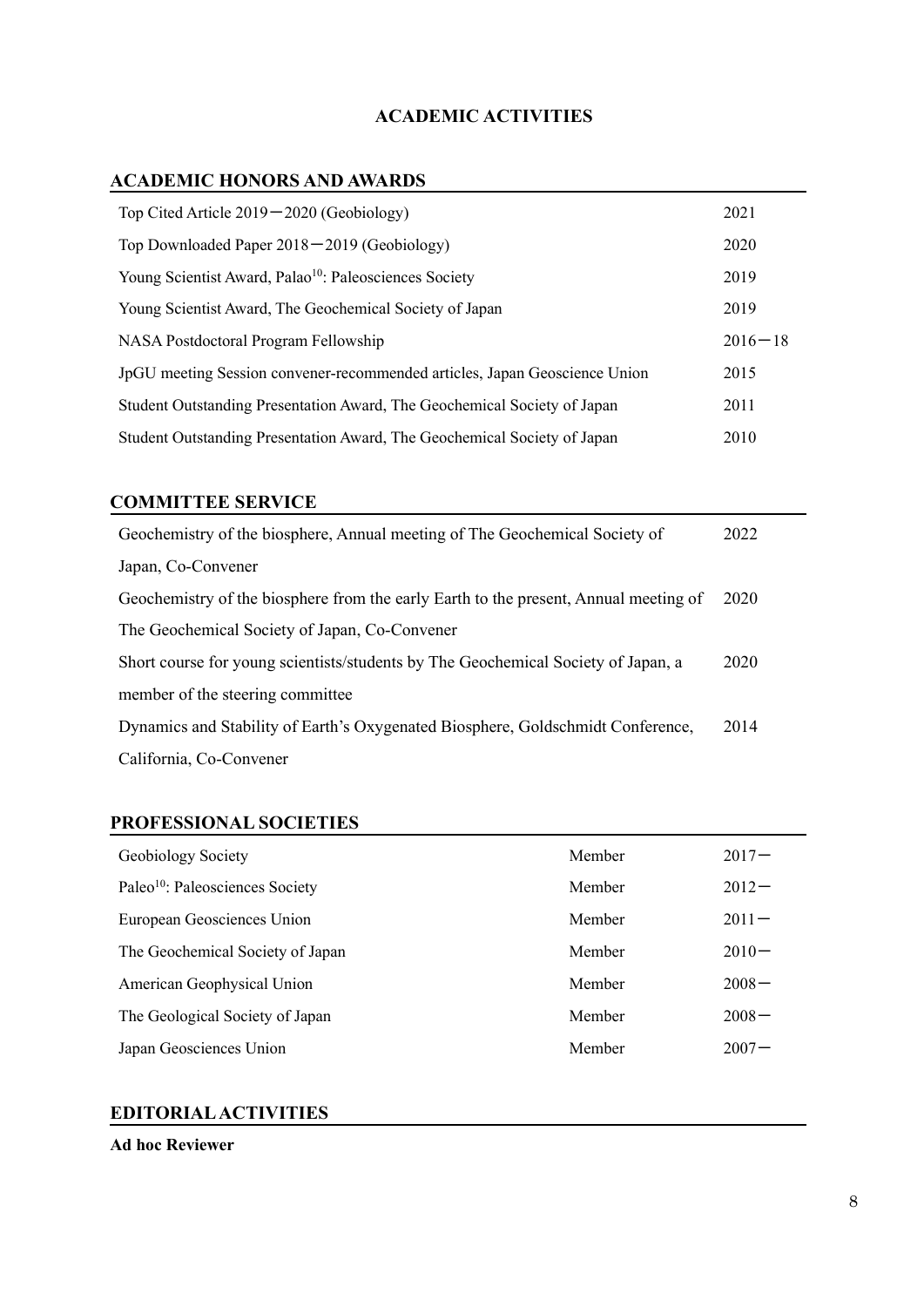*Nature*, *Nature Geoscience*, *Nature Astronomy*, *Nature Communications*, *Science Advances*, *Earth and Planetary Science Letters*, *Geology*, *American Journal of Science*, *Paleoceanography and Paleoclimatology*, *National Science Review*, *Proceedings of the Japan Academy, Ser. B.*

### **INVITED TALKS AT ACADEMIC CONFERENCE/WORKSHOP**

#### 1. \*Ozaki, K.

The coupled evolution of life and the atmosphere during the early Archean *JpGU Meeting 2022* (Virtual, May 2022)

2. \*Ozaki, K.

The coupled evolution of photosynthesis and the atmosphere *The Japan Society of Photosynthesis Research* (Virtual, May 2022)

3. \*Ozaki, K.

How has the primitive biosphere affected the atmosphere? *10th ELSI International Symposium* (Virtual, Jan 2022)

4. \*Ozaki, K.

Development of a numerical model towards bioexochemistry and its future direction *Symposium for young scientists, The Geochemical Society of Japan* (Virtual, July 2021)

5. \*Ozaki, K.

Conditions required for oceanic anoxia/euxinia revisited *Goldschmidt conference* (Virtual, July 2021)

6. \*Ozaki, K. and Reinhard, C. T.

The future life span of Earth's oxygenated biosphere and its controlling factors *JpGU-AGU Joint Meeting 2020* (Virtual, July 2020)

7. \*Ozaki, K.

The history of Earth's biospheric productivity: a biogeochemical modeling perspective *JpGU-AGU Joint Meeting 2020* (Virtual, July 2020)

8. \*Ozaki, K.

Global biospheric productivity through Earth history and its limiting factors *The Geochemical Society of Japan* (Tokyo, September 2019)

9. \*Ozaki, K.

Phosphorus biogeochemical cycle and the evolution of ocean-atmosphere system *The 1st Workshop for Phosphorus and the Origin of Life* (Tokyo, September 2019)

10. Cole, D., Ozaki, K., Planavsky, N., and Reinhard, C. T.

Intermediate atmospheric oxygen levels, ocean ventilation, and global biospheric productivity *Goldschmidt conference* (Barcelona, Spain, August 2019)

11. \*Ozaki, K.

Microbial biosphere and oceanic-atmospheric chemistry through Archean-Phanerozoic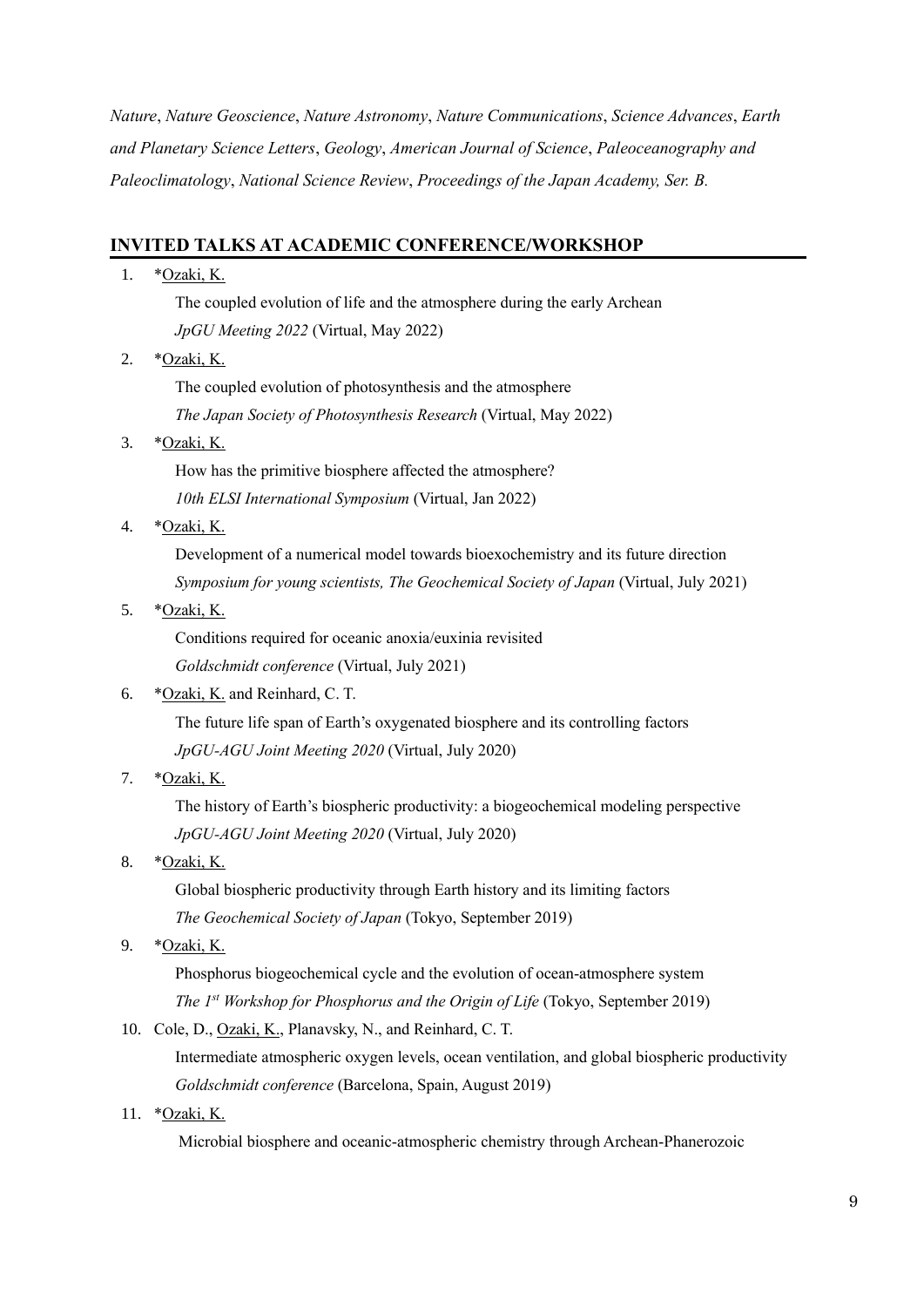*The Palaeontological Society of Japan* (Shizuoka, June 2019)

#### 12. \*Ozaki, K.

The coupled evolution of life and atmosphere

*The 2nd Geobiology Society Conference* (Banff, Canada, June 2019)

### 13. Watanabe, Y., Tajika, E., Ozaki, K., and Hong, P. K.

Behaviors of carbon cycle system and inevitability of the hot climate in the Archean Earth *JpGU Meeting 2019* (Chiba, May 2019)

#### 14. \*Ozaki, K.

Limited biological productivity in the Archean ocean and its biogeochemical implications *JpGU Meeting 2019* (Chiba, May 2019)

### 15. \*Ozaki, K.

The co-evolution of atmosphere and biosphere

*The 1st International Workshop for Aqua Planetology* (ELSI, Tokyo, March 2019)

#### 16. \*Ozaki, K.

Effects of primitive biosphere and reductant supply from the mantle on the Earth's early climate *JpGU Meeting 2018* (Chiba, May 2018)

17. Ikeda, M., Ozaki, K., and Tada, R.

Astronomically paced changes in continental weathering rates recorded in the Meosozoic bedded chert *JpGU Meeting 2018* (Chiba, May 2018)

### 18. \*Ozaki, K. and Tajika, E.

Stability and Dynamics of Proterozoic Oceanic Euxinia

*Goldschmidt conference* (Yokohama, Japan, June 2016)

### 19. Reinhard, C., Crowe, S., Ozaki, K., and Thompson, K.J.

An ecophysiological throttle on planetary oxygenation during the Archean *Goldschmidt conference* (Yokohama, Japan, June 2016)

### 20. \* Ozaki, K. and Tajika, E.

Climatic, tectonic, and biological factors affecting the oxidation state of the atmosphere and oceans: implications for Phanerozoic  $O_2$  evolution

*The American Geophysical Union* (San Francisco, USA, December 2015)

21. \*Ozaki, K.

Biogeochemical cycles and the redox stability of the ocean-atmosphere system *The Paleosciences Society* (Tokyo, Japan, November 2015)

### **AWARD LECTURE**

1. \*Ozaki, K.

Theoretical study on the biogeochemical evolution of Earth's surface environments

*The Geochemical Society of Japan* (Tokyo, September 2019)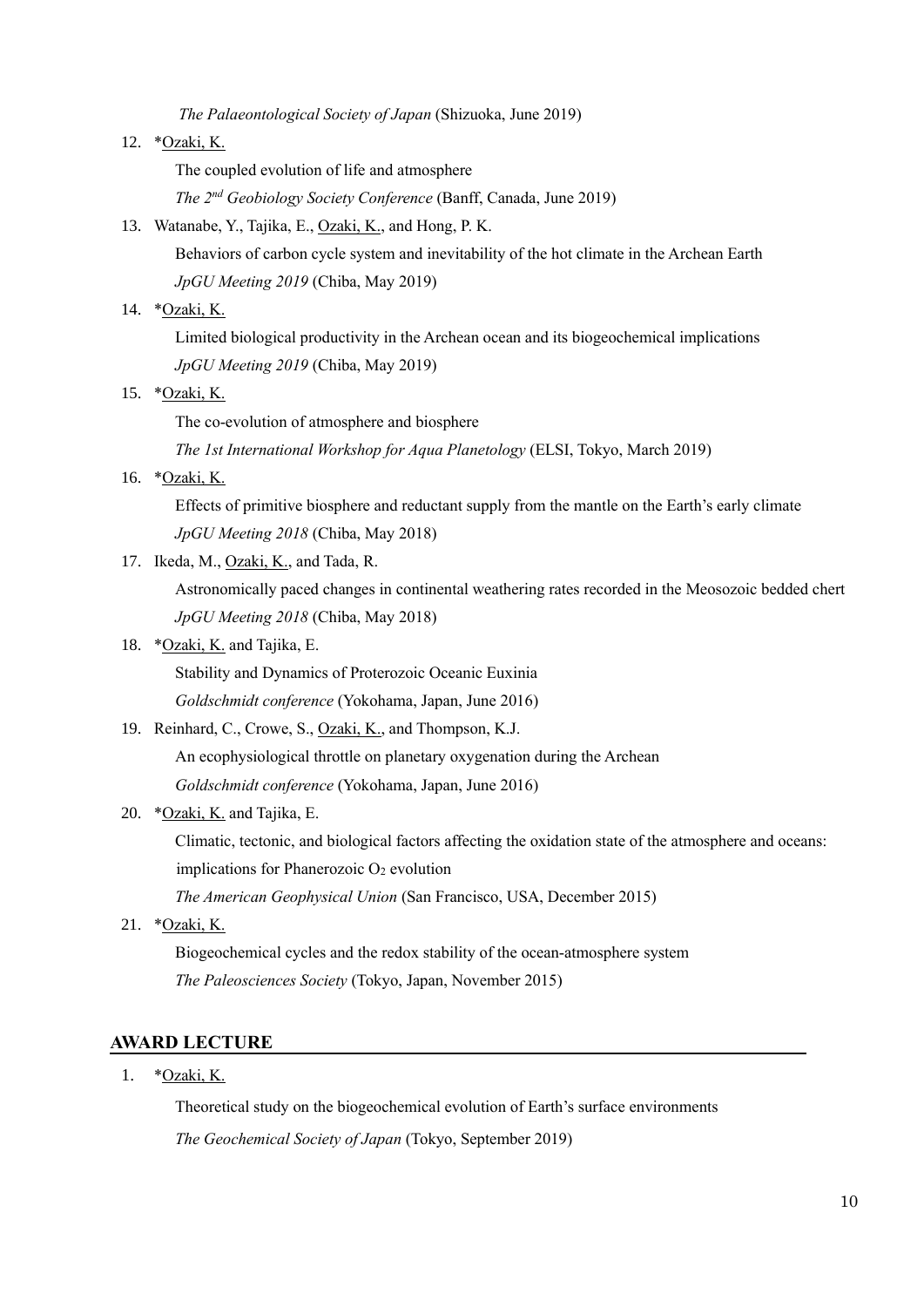### **OTHER PRESENTATIONS AT ACADEMIC CONFERENCE**

#### **International conferences**

1. Watanabe, Y., Tajika, E., and Ozaki, K.

Co-evolution of atmosphere and marine biosphere driven by oxygenic photosynthesis before the Great Oxidation Event

*Goldschmidt conference* (Hybrid, July 2022) [scheduled]

- 2. Aoyama, K., Tajika, E., Ozaki, K. Estimating burial rates of organic carbon in terrestrial and marine environments through Phanerozoic time using a geochemical model *Goldschmidt conference* (Hybrid, July 2022) [scheduled]
- 3. Watanabe, Y., Tajika, E., Ozaki, K., and Hong, P. K. Haze formation limits the primary productivity of marine anaerobic ecosystem during the Archean *Goldschmidt conference* (Virtual, July 2021)
- 4. Smart, M. S., Ozaki, K., Reinhard, C. T., Marshall J. E. A., Whiteside, J., Gilhooly, W., and Filippelli, G. Modeling global biosphere response to enhanced riverine nutrient delivery during the Late Devonian Kellwasser Event *Goldschmidt conference* (Virtual, July 2021)
- 5. Watanabe, Y., Tajika, E., Ozaki, K., and Hong, P. K. Effect of hydrocarbon haze on marine primary production in the early Earth system *EGU Meeting 2021* (Virtual, April 2021)
- 6. Watanabe, Y., Tajika, E., Ozaki, K., and Hong, P. K.

Potential positive feedback mechanisms in an anoxic environmental system of a planet with  $CO<sub>2</sub>-CH<sub>4</sub>$ atmosphere

*JpGU-AGU Joint Meeting 2020* (Virtual, July 2020)

7. Watanabe, Y., Tajika, E., Ozaki, K., and Hong, P. K.

Effect of hydrocarbon haze on climate stability under weakly oxidized late Archean environment *JpGU-AGU Joint Meeting 2020* (Virtual, July 2020)

8. Miki, A., Tajika, E., Ozaki, K.

Modelling the behaviors of marine carbon isotopic composition after Neoproterozoic snowball Earth event

*JpGU-AGU Joint Meeting 2020* (Virtual, July 2020)

9. Aoyama, K., Tajika, E., Ozaki, K.

Variations of burial rates of organic carbon in terrestrial and marine environments during the Phanerozoic

*JpGU-AGU Joint Meeting 2020* (Virtual, July 2020)

10. Cole, D. B., Ozaki, K., and Reinhard C. T.

Biogeochemically feasible levels of nutrient availability, biospheric productivity, and atmospheric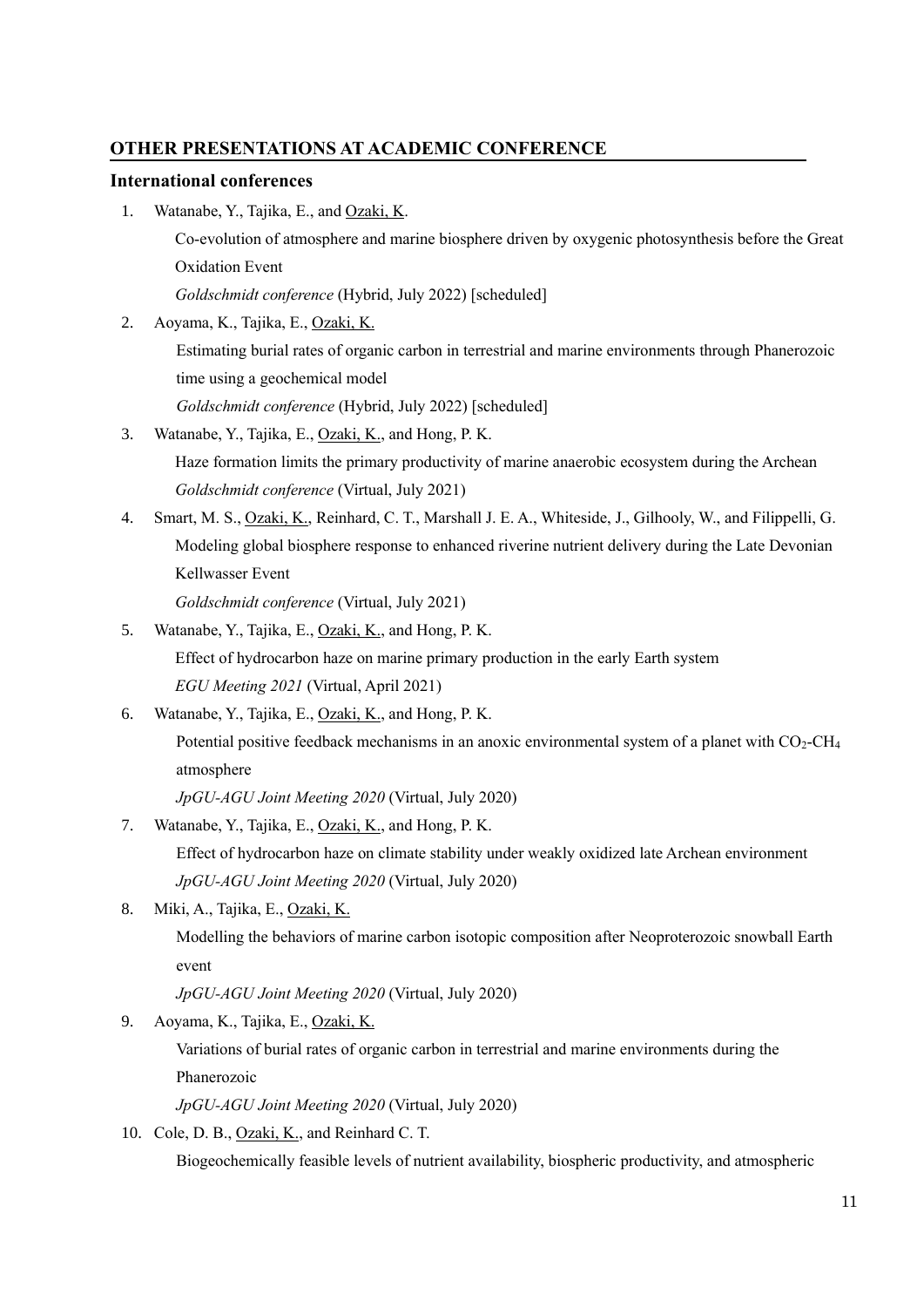oxygen

*Goldschmidt conference* (Virtual, June 2020)

11. \* Ozaki, K. and Miura, Y.

Sulfur cycle dynamics during the Great Oxidation Event *Goldschmidt conference* (Virtual, June 2020)

12. Watanabe, Y., Tajika, E., Ozaki, K., and Hong, P. K.

Global carbon cycle and climate stability in the Archean: Haze-free warm condition in the anoxic Earth system

*American Geophysical Union* (San Francisco, USA, December 2019)

13. \*Ozaki, K. and Reinhard, C. T.

Limited biological productivity in the Archean anoxic ocean

- *Goldschmidt conference* (Barcelona, Spain, August 2019)
- 14. Planavsky, N., Reinhard, C. T., Isson, T., Ozaki, K., and Crockford, P. Low Mid-Proterozoic atmospheric oxygen levels? *Goldschmidt conference* (Barcelona, Spain, August 2019)
- 15. Watanabe, Y., Tajika, E., Ozaki, K., and Hong, P. K. Global carbon cycle and climate stability in the early Earth system *AbSciCon* (Seattle, Washington, June 2019)
- 16. \*Ozaki, K. and Reinhard, C. T. The future life span of oxygen-based biosignature on Earth *The Annual Meeting of the European Geosciences Union* (Wien, Austria, April 2019)
- 17. \*Ozaki, K., Tajika, E., Hong, P.K., Nakagawa, Y., and Reinhard, C.T. Climatic consequences of methane boosting by photoferrotrophs in the Archean atmosphere *Goldschmidt conference* (Paris, France, August 2017)
- 18. \*Ozaki, K., Tajika, E., Hong, P.K., and Reinhard, C.T. Primitive photosynthesis and Earth's early climate *The 1st Geobiology Society Conference* (Banff, Canada, June 2017)
- 19. \*Ozaki, K., Tajika, E., and Reinhard, C.T. Limited  $O_2$  production in the Mid-Proterozoic oceans *AbSciCon* (Mesa, USA, April 2017)
- 20. Ikeda, M., Ozaki, K., and Tada, R. Global silica cycle paced by astronomical cycles recorded in the Mesozoic bedded chert: Implications for early Mesozoic extinctions *The Annual Meeting of the American Geophysical Union* (San Francisco, USA, December 2016)
- 21. Takahashi, S., Gordon, G., Ozaki, K., Yamasaki, S., Kumura, K., Anbar, A., and Tada, R. Variations of U and Mo isotopes across the deep sea Permian-Triassic boundary *Goldschmidt conference* (Yokohama, Japan, June 2016)
- 22. \*Ozaki, K. and Tajika, E.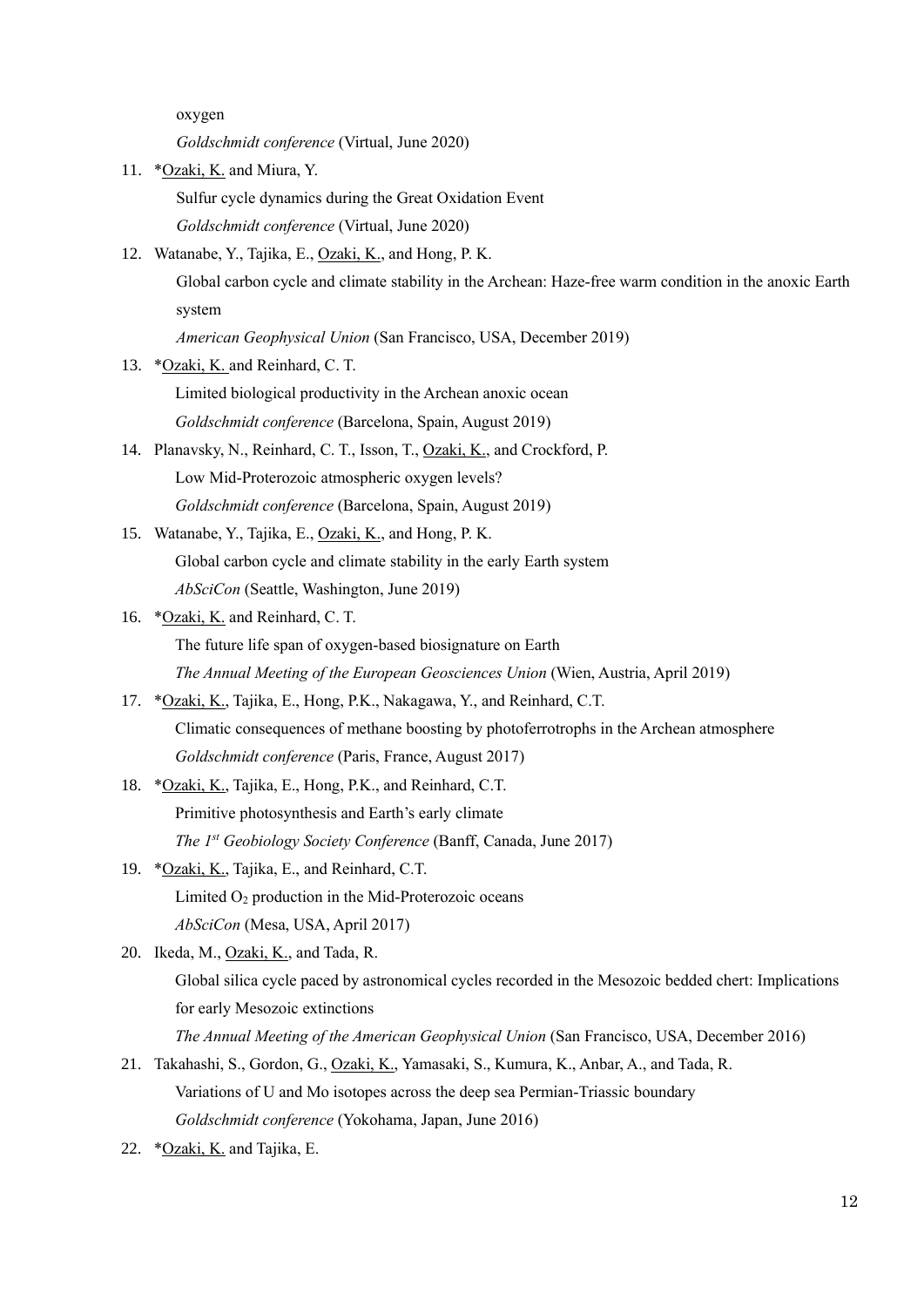Towards a quantitative understanding of the mid-Proterozoic redox state of the atmosphere and oceans *Goldschmidt conference (Prague, Czech Republic, August 2015)*

23. \*Ozaki, K. and Tajika, E.

Widespread euxinia in the aftermath of the Lomagundi event: insights from a modeling study of ocean biogeochemical dynamics

*The Annual Meeting of the European Geosciences Union* (Vienna, Austria, April 2015)

24. Harada, M., Ozaki, K., Tajika, E., and Sekine, Y.

Overshoot of atmospheric oxygen caused by the Paleoproterozoic snowball glaciation: constraining its magnitude and duration from biogeochemical cycle modeling *The Annual Meeting of the American Geophysical Union* (San Francisco, USA, December 2014)

25. Kuroyanagi, A., Ozaki, K., and Kawahata, H.

Effect of Cretaceous oceanic anoxic events on the evolutionary trend of planktonic foraminifera *The Annual Meeting of the American Geophysical Union* (San Francisco, USA, December 2014)

26. Harada, M., Ozaki, K., Tajika, E., and Sekine, Y.

Modeling dynamics of the rise of oxygen during Paleoproterozoic: deep water oxygenation and sulfate accumulation in the post-snowball ocean

*The Annual Meeting of the Geophysical Society of America* (Vancouver, Canada, October 2014)

27. **\***Ozaki, K.

Modeling oxygenation of an ocean-atmosphere system during the Late Ordovician-Devonian *The Annual Meeting of the American Geophysical Union* (San Francisco, USA, December 2013)

28. Harada, M., Tajika, E., Sekine, Y., and Ozaki, K.

Numerical study of mechanisms and timescales of oxygenation and interpretation of geological records in the snowball Earth aftermath

*The Annual Meeting of the Geological Society of America* (Denver, USA, October 2013)

29. **\***Ozaki, K. and Tajika, E.

Conditions for Proterozoic anoxic and non-sulfidic ocean: Constraints from ocean biogeochemical cycle model

*Goldschmidt conference* (Florence, Italy, August 2013)

30. Harada, M., Tajika, E., Sekine, Y., and Ozaki, K.

Rise of oxygen induced by Paleoproterozoic snowball glaciation: Insights from biogeochemical cycle modeling

*The Annual Meeting of the American Geophysical Union* (San Francisco, USA, December 2012)

31. **\***Ozaki, K. and Tajika, E.

Modeling the Redox Chemistry of Mid-Proterozoic Atmosphere-Ocean System

*The Annual Meeting of the Geological Society of America* (Charlotte, USA, October 2012)

32. **\***Ozaki, K. and Tajika, E.

Modeling ocean acidification and de-oxygenation: Testing the linkage between large igneous province and Ocean Anoxic Event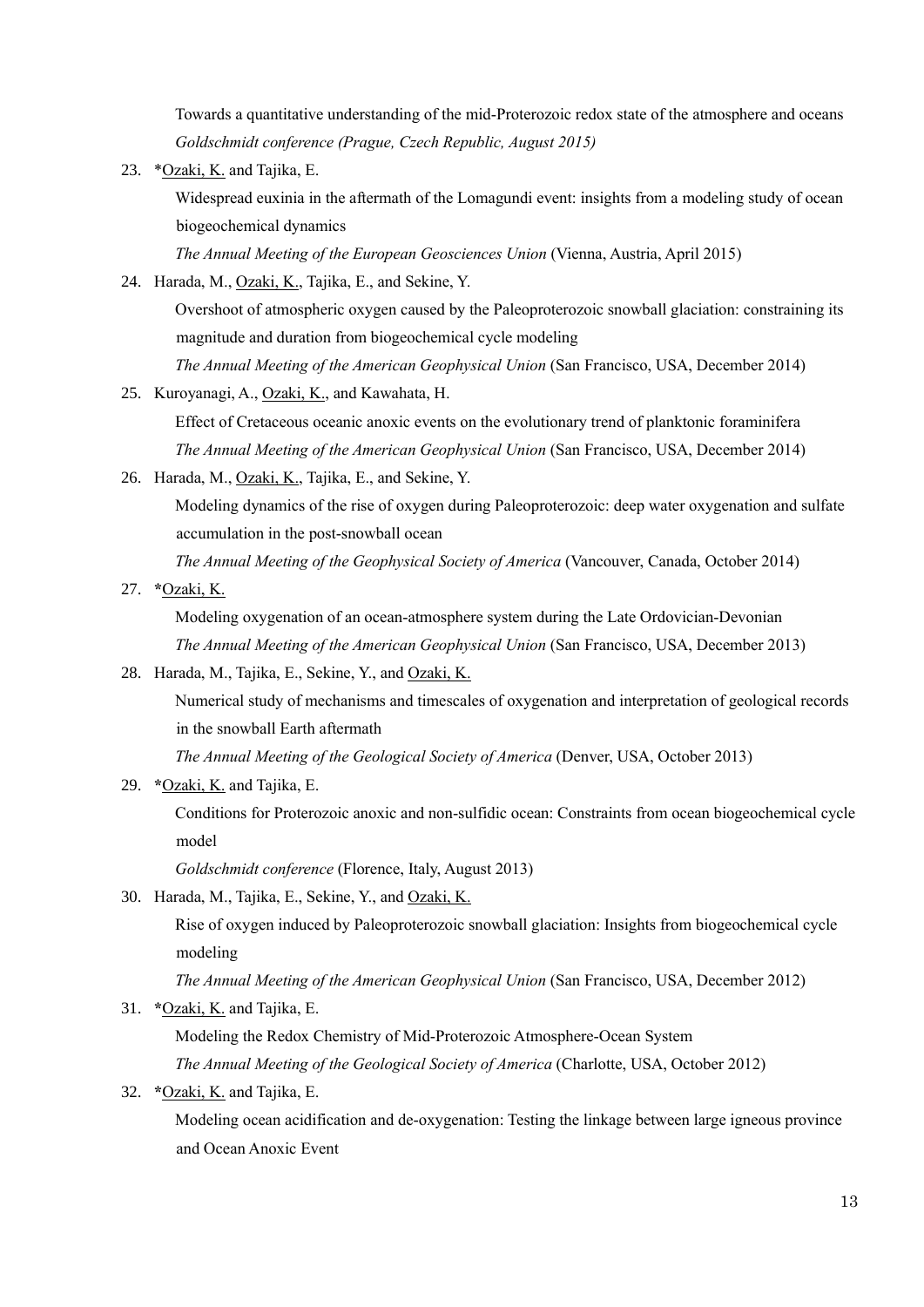*Goldschmidt conference* (Montreal, Canada, June 2012)

33. **\***Ozaki, K. and Tajika, E.

Modeling oceanic anoxia/euxinia induced by massive  $CO<sub>2</sub>$  injection

*Goldschmidt conference* (Prague, Czech Republic, August 2011)

34. **\***Ozaki, K. and Tajika, E.

Modeling oceanic redox conditions during the Phanerozoic: Constraints from a one-dimensional ocean biogeochemical cycle model

*The Annual Meeting of the European Geosciences Union* (Vienna, Austria, April 2011)

35. **\***Ozaki, K. and Tajika, E.

Conditions for global ocean anoxia obtained from a one-dimensional ocean biogeochemical cycle model *The Annual Meeting of the American Geophysical Union* (San Francisco, USA, December 2008)

#### **Domestic (in Japan) conferences**

- 1. Watanabe, Y., Tajika, E., and Ozaki, K. Co-evolution of marine oxygen and iron biogeochemical cycles in the history of the Earth *JpGU Meeting 2022* (Virtial, May 2022)
- 2. Watanabe, Y., Tajika, E., and Ozaki, K.

Interactions of atmosphere and marine biosphere after the emergence of oxygenic photosynthesis in the early Earth

*JpGU Meeting 2022* (Virtual, May 2022)

3. Kobayashi, H. and Ozaki, K.

Biogeochemical modeling perspective on the role of phosphorus cycle during the Great Oxidation Event *JpGU Meeting 2022* (Virtual, May 2022)

4. \*Ozaki, K.

The future life span of the breathable air on Earth revisited

*The Paleosciences Society* (Virtual, November 2021)

5. Watanabe, Y., Tajika, E., Ozaki, K., and Hong, P K.

Atmosphere-ocean-biosphere coupling driven by the activity of oxygenic photosynthesis during the early Proterozoic

*The Paleosciences Society* (Virtual, November 2021)

6. \*Ozaki, K.

Constraining the marine P level and atmospheric O2 level during the Proterozoic-Phanerozoic using a global redox balance model

*The Geological Society of Japan* (Virtual, September 2021)

7. Aoyama, K., Tajika, E., and Ozaki, K.

Relationship between burial rates of organic matter in the ocean and on land and atmospheric oxygen levels throughout the Phanerozoic

*The Geological Society of Japan* (Virtual, September 2021)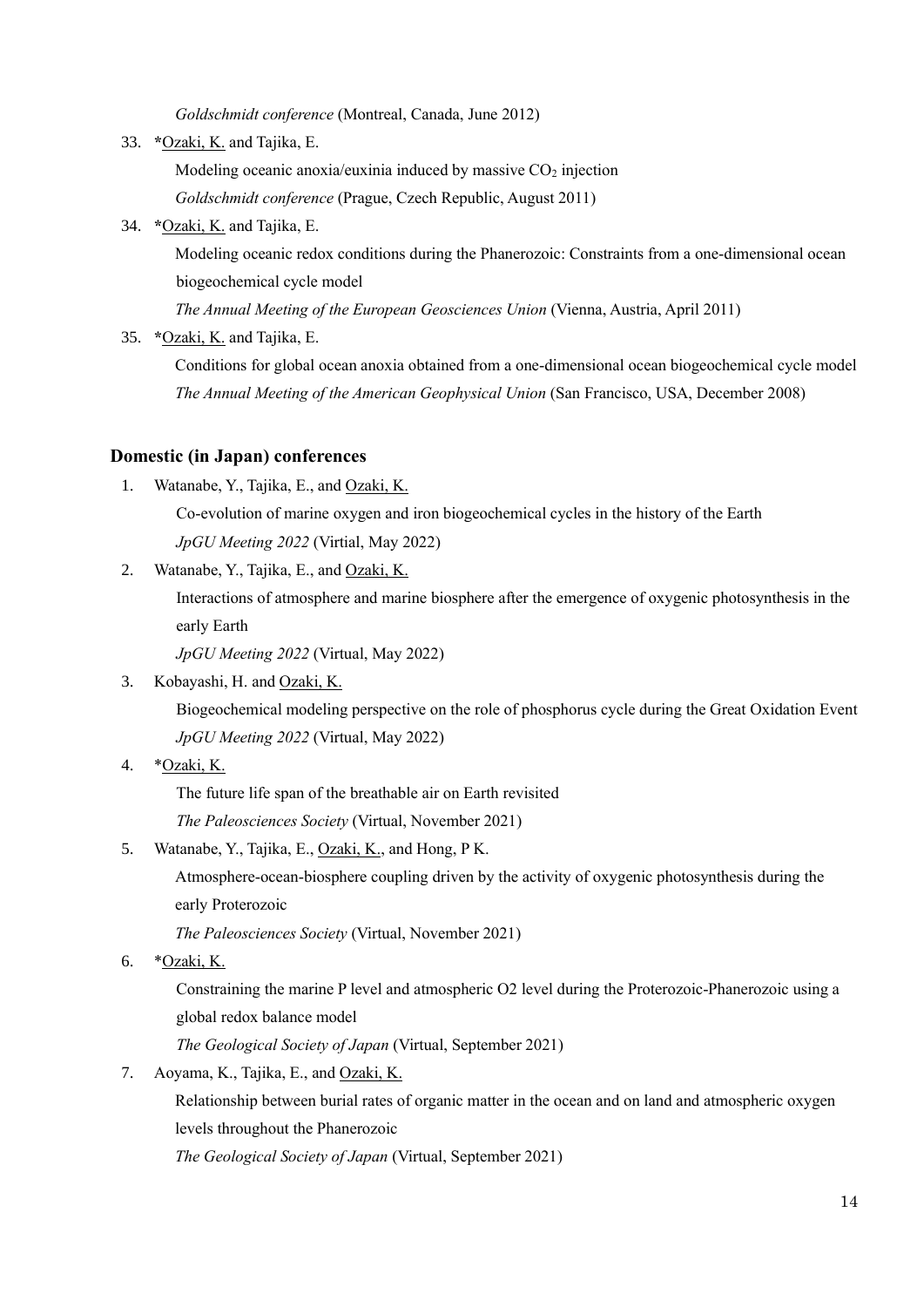8. Watanabe, Y., Tajika, E., Ozaki, K., and Hong, P K. Upper limit of the activity of anaerobic microbial ecosystem in the early Earth

*JpGU Meeting 2021* (Virtual, June 2021)

9. Aoyama, K., Tajika, E., and Ozaki, K. Variations of land and oceanic organic carbon burial and their effects on atmospheric oxygen levels through Phanerozoic

*JpGU Meeting 2021* (Virtual, June 2021)

10. Watanabe, Y., Tajika, E., Ozaki, K., and Hong, P. K.

Primary production and iron cycle in the Archean constrained by climate stability

*The Paleosciences Society* (Virtual, November 2020)

11. Aoyama, K., Tajika, E., and Ozaki, K.

Carbon cycle modeling considering organic carbon burial in land and marine environment during the Phanerozoic

*The Geochemical Society of Japan* (Virtual, November 2020)

12. Miki, A., Tajika, E., and Ozaki, K.

Changes in a ratio of iron and phosphorus in the ocean and the rise of oxygen after the Paleoproterozoic snowball Earth event

*The Geochemical Society of Japan* (Virtual, November 2020)

13. Watanabe, Y., Tajika, E., Ozaki, K., and Hong, P.K.

Feedback mechanisms of marine microbial ecosystem under the hazy Archean atmosphere *The Geochemical Society of Japan* (Virtual, November 2020)

14. Miura, Y. and Ozaki, K.

Can snowball Earth hypothesis explain the Great Oxidation Event?: An examination based on the sulfur cycle dynamics

*The Paleosciences Society* (Tsukuba, November 2019)

15. Watanabe, Y., Tajika, E., and Ozaki, K.

Roles of the rise in the atmospheric oxygen level in the climate stability during the Archean

*The Paleosciences Society* (Tsukuba, November 2019)

### 16. Haga, M., Tajika, E., and Ozaki, K. **\* Student Outstanding Presentation Award**

Marine biogeochemical cycle and response of marine ecosystem during the Cretaceous oceanic anoxic events

*The Paleosciences Society* (Tsukuba, November 2019)

17. Aoyama, K., Tajika, E., and Ozaki, K.

Organic carbon burial on land and ocean during the Phanerozoic

*The Paleosciences Society* (Tsukuba, November 2019)

# 18. Miki, A., Tajika, E., and Ozaki, K. **\* Student Outstanding Presentation Award** Modeling the behaviors of marine carbon isotope after Proterozoic snowball Earth *The Paleosciences Society* (Tsukuba, November 2019)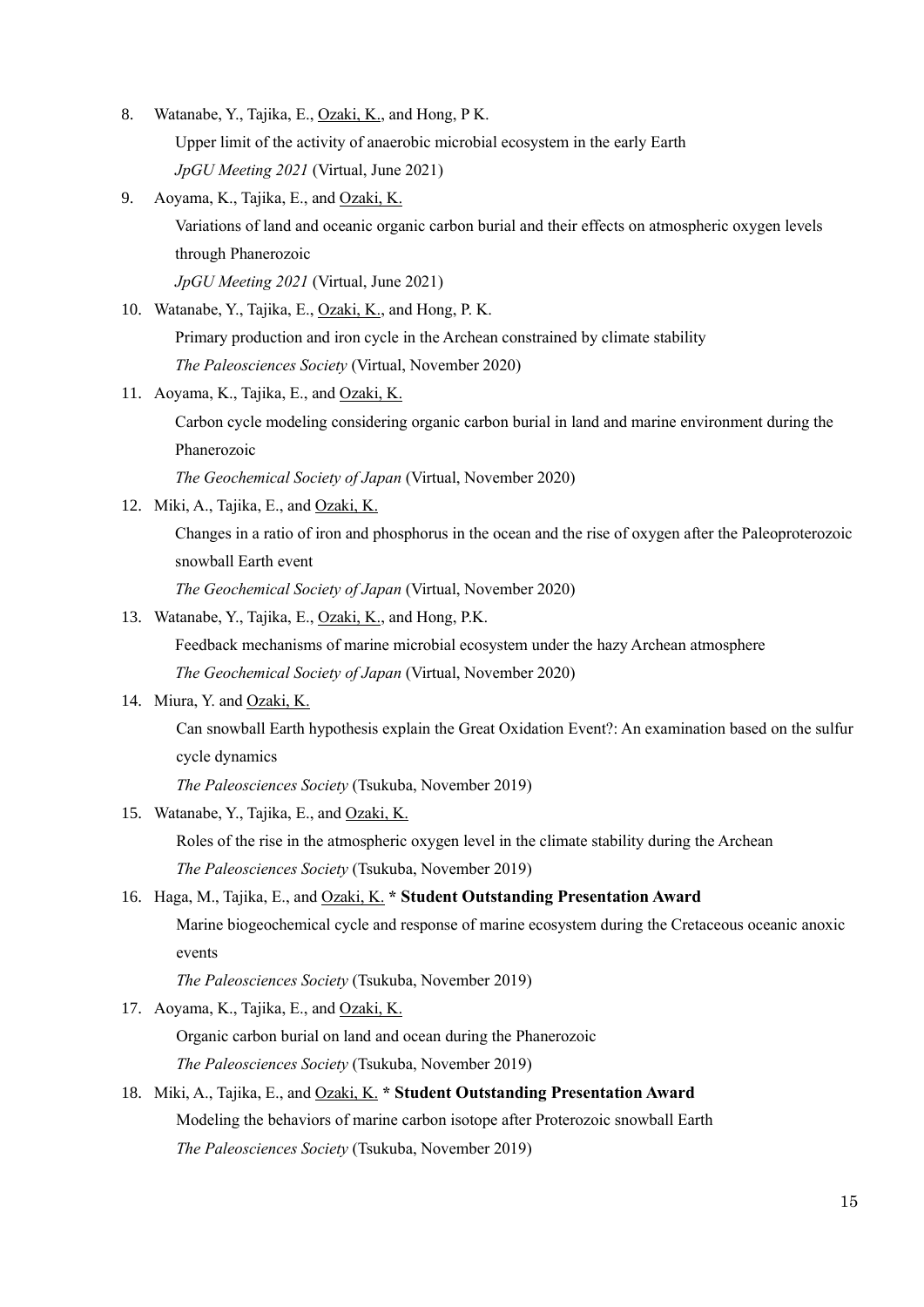19. \*Ozaki, K.

Atmospheric composition during the mid-Proterozoic constrained by a global redox budget model *The Paleosciences Society* (Tsukuba, November 2019)

20. Haga, M., Tajika, E., and Ozaki, K.

Marine biogeochemical cycle and responses of marine ecosystem in the ocean anoxic events during Cretaceous

*The Geological Society of Japan* (Yamaguchi, September 2019)

21. Miura, Y. and Ozaki, K.

Sulfur cycle dynamics during the Great Oxidation Event *The Geological Society of Japan* (Yamaguchi, September 2019)

22. Watanabe, Y., Tajika, E., Ozaki, K., and Hong, P. K.

Global carbon cycle and climate stability in the Archean implied from a coupled model of the

atmospheric photochemical system and anoxygenic microbial ecosystem

*The Geochemical Society of Japan* (Tokyo, September 2019)

23. Haga, M., Tajika, E., and Ozaki, K.

Marine biogeochemical cycles of nutrients and primary producers in the ocean anoxic events during Cretaceous

*The Geochemical Society of Japan* (Tokyo, September 2019)

24. Miki, A., Tajika, E., and Ozaki, K.

Modelling the behaviors of marine carbon isotope after Paleoproterozoic snowball Earth

*The Geochemical Society of Japan* (Tokyo, September 2019)

25. Watanabe, Y., Tajika, E., Ozaki, K., and Hong, P. K.

Effects of the formation of hydrocarbon aerosols on the climate stability of Earth-like planets and their habitability

*JpGU Meeting 2019* (Chiba, May 2019)

26. Haga, M., Tajika, E., and Ozaki, K.

Response of primary producers in the ocean anoxic events during the Cretaceous

*JpGU Meeting 2019* (Chiba, May 2019)

27. Miura, Y. and Ozaki, K.

Biogeochemical dynamics during the Great Oxidation Event constrained by a biogeochemical model *JpGU Meeting 2019* (Chiba, May 2019)

28. Watanabe, Y., Tajika, E., Ozaki, K., and Hong, P. K.

Roles of the coupled system of atmospheric photochemistry and marine microbial ecosystem in the carbon cycle during the Archean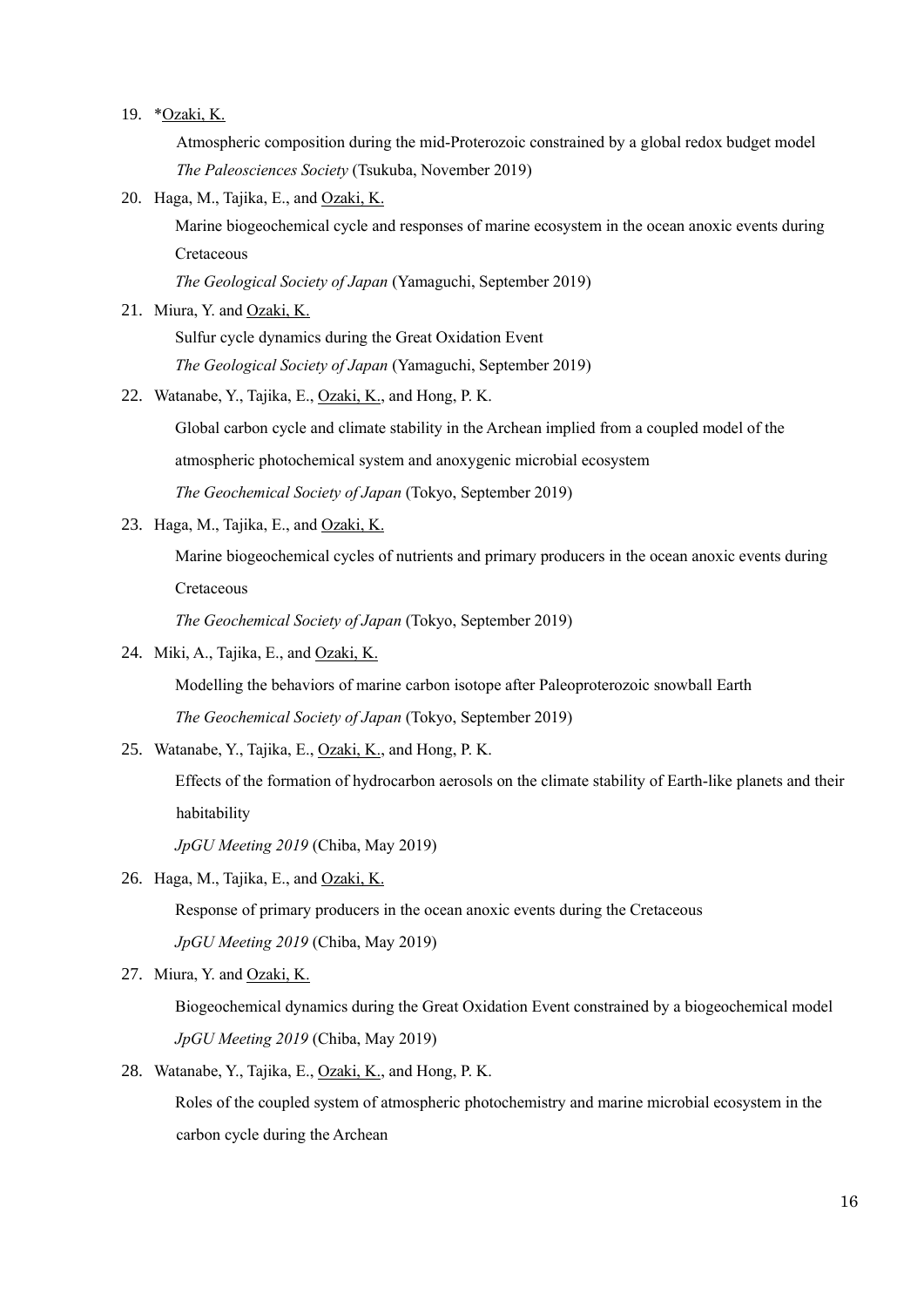*The Paleosciences Society* (Sendai, November 2018)

29. \*Ozaki, K., Tajika, E., and Reinhard, C. T.

A sluggish mid-Proterozoic biosphere and its effect on Earth's redox balanc

*The Paleosciences Society* (Sendai, November 2018)

30. \*Ozaki, K. and Reinhard, C. T.

The lifespan of Earth's oxygenated biosphere

*The Geochemical Society of Japan* (Okinawa, September 2018)

31. *\**Ozaki, K.

Effects of primitive biosphere and reductant supply from the mantle on the Earth's early climate *JpGU Meeting 2018* (Chiba, May 2018)

32. Tajika, E., Ozaki, K., and Kobayashi, T.

Behaviors of marine primary producers during ocean anoxic events

*JpGU Meeting 2017* (Chiba, May 2017)

- 33. Takahashi, S., Gordon, G., Tada, R., Ozaki, K., Yamazaki, S., Kimura, K., and Anbar, A. U and Mo isotopes variations across the deep sea Permian-Triassic boundary *The Paleosciences Society* (Tokyo, November 2016)
- 34. \*Ozaki, K. and Tajika, E.

Limited oxygen generation during the mid-Proterozoic

*The Paleosciences Society* (Tokyo, November 2016)

35. Tajika, E., Ozaki, K., and Oide, K.

Biogeochemical cycles and conditions for photic zone euxinia in the ocean

*JpGU Meeting 2016* (Chiba, May 2016)

36. Nakagawa, Y., Hong, P.K., Ozaki, K., and Tajika, E.

Constraints on the surface environments and the ocean biological activities in the Archean *JpGU Meeting 2016* (Chiba, May 2016)

- 37. \*Ozaki, K. and Tajika, E. Biospheric oxygen production in the mid-Proterozoic oceans and its limiting factor *The Paleosciences Society* (Tokyo, November 2015)
- 38. \*Ozaki, K., Hirase, S., Kusama, Y., Iwasaki, W., Yokoyama, Y., Kawahata, H., Tada, R., and Yamamoto, M. **\*JpGU meeting Session convener-recommended articles** Development and application of Japan Sea Paleoenvironmental Database (JSPED) *JpGU Meeting 2015* (Chiba, May 2015)
- 39. \*Ozaki, K. and Tajika, E.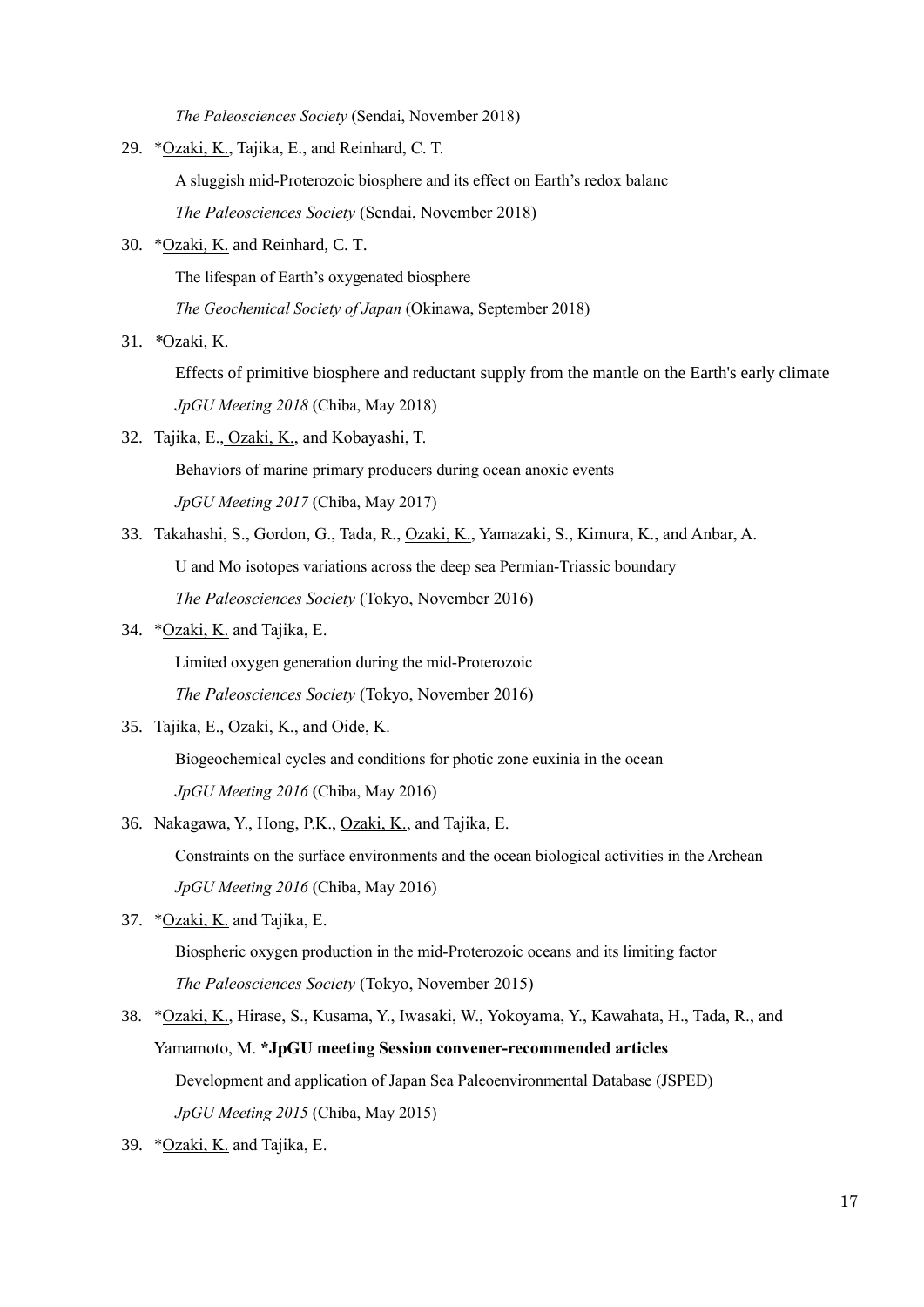Dynamics of Proterozoic oceanic euxinia and its impact on the biosphere

*JpGU Meeting 2015* (Chiba, May 2015)

40. \*Ozaki, K.

Evolution of biological pump and redox chemistry of the ocean-atmosphere system: Perspectives from a biogeochemical model

*Symposium on the frontier of the modeling study of oceanic ecosystem* (Chiba, March 2015)

41. Takahashi, S., Yamaguchi, A., Yamakita, S., Mizutani, A., Ishida, U., Yamamoto, S., Ikeda, M., Ozaki, K., and Tada, R.

Sedimentation rate of the end Permian to earliest Triassic black claystone strata in the Panthalassic deep sea

*Paleoceanography symposium* (Chiba, January 2015)

- 42. Mizutani, A., Takahashi, S., Ishida, U., Tada, R., Yamamoto, S., Ikeda, M., and Ozaki, K. Reconstruction of Permian Triassic ocean redox conditions based on laminae preservation and pyrite framboids from the pelagic Panthalassic Ocean *Paleoceanography symposium* (Chiba, January 2015)
- 43. Harada, M., Ozaki, K., Tajika, E., and Sekine, Y.

Oxygen transition with an overshoot after the Paleoproterozoic snowball Earth: quantification from biogeochemical cycle modeling

*The Geochemical Society of Japan* (Toyama, September 2014)

44. \*Ozaki, K. and Tajika, E.

Euxinia overshoot in the aftermath of Lomagundi-Jatuli event

*The Geological Society of Japan* (Kagoshima, September, 2014)

45. Tajika, E., Harada, M., Ozaki, K., and Sekine, Y.

Dynamics of Earth's climate and biogeochemistry: Snowball earth event and a formation of manganese ore during the Paleoproterozoic

*The Geological Society of Japan* (Kagoshima, September, 2014)

46. Oide, K., Ozaki, K., and Tajika, E.

Conditions for photic zone euxinia deduced from ocean biogeochemical cycle model

*JpGU Meeting 2014* (Chiba, May 2014)

47. \*Ozaki, K.

Mechanisms regulating the redox state of an atmosphere ocean system during the Paleozoic *JpGU Meeting 2014* (Chiba, May 2014)

48. Takahashi, S., Yamagushi, A., Yamakita, S., Mizutani, A., Ishida, U., Yamamoto, S., Ikeda, M., Ozaki,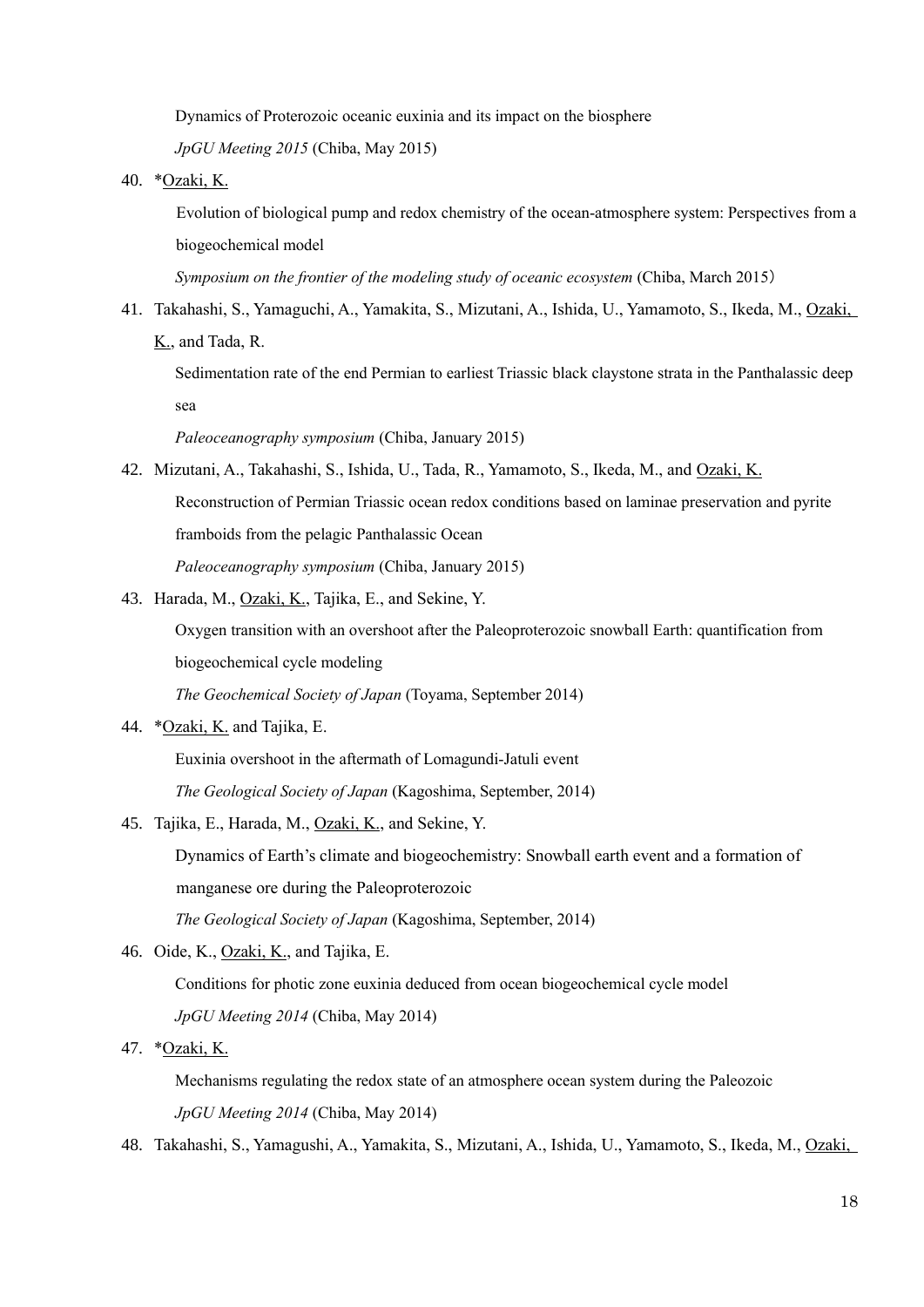K., and Tada, R.

Sedimentation rate of the end Permian to earliest Triassic black claystone strata in the Panthalassic deep sea

*JpGU Meeting 2014* (Chiba, May 2014)

49. \*Ozaki, K., Yokoyama, Y., and Tajika, E.

Conditions to produce climatic thermal maximum during the Cenomanian and Eocene *The Geological Society of Japan* (Sendai, September, 2013)

50. Mizutani, A., Takahashi, S., Ishida, U., Tada, R., Yamamoto, S., Ikeda, M., and Ozaki, K. Reconstruction of Permian Triassic ocean redox conditions based on laminae preservation and pyrite framboids from the pelagic Panthalassic Ocean

*The Geological Society of Japan* (Sendai, September, 2013)

51. \*Ozaki, K. and Tajika, E.

Conditions required for Proterozoic oceanic chemistry: Constrains from an ocean biogeochemical cycle model

*JpGU Meeting 2013* (Chiba, May 2013)

52. Morimi, T., Tajika, E., and Ozaki, K.

Reconstruction of atmospheric  $CO_2$  and  $O_2$  concentrations during the last 100 million years based on a model

*JpGU Meeting 2013* (Chiba, May 2013)

53. Harada, M., Tajika, E., Sekine, Y., and Ozaki, K.

Modeling the rise of oxygen in the Snowball earth aftermath: implications for the Paleoproterozoic manganese and iron formation

*JpGU Meeting 2013* (Chiba, May 2013)

54. \* Ozaki, K. and Tajika, E.

Modeling study on the redox chemistry and biogeochemical cycles during the Proterozoic

*Paleoceanography symposium* (Chiba, January 2013)

55. \*Ozaki, K.

Redox state of mid-Proterozoic oceans and biogeochemical cycles

*Symposium by Paleosciences Society* (Chiba, November 2012)

56. \*Ozaki, K. and Tajika, E.

Modeling study of climatic and oceanographic variations driven by the rapid injection of carbon dioxide into the atmosphere

*Paleoceanography symposium* (Chiba, January 2012)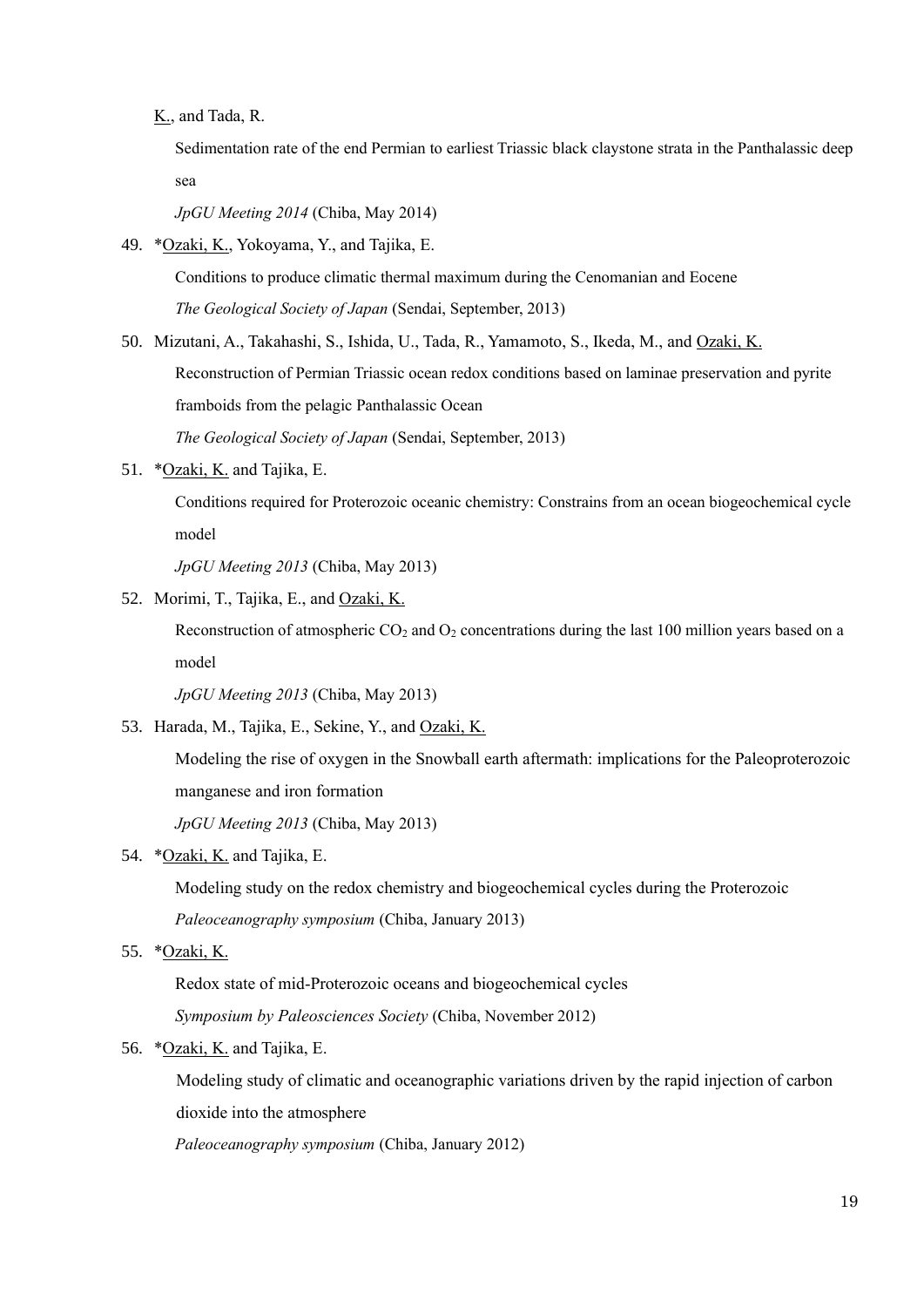#### 57. \*Ozaki, K. and Tajika, E. **\*Student Outstanding Presentation Award**

Oceanic acidification and de-oxygenation induced by rapid  $CO<sub>2</sub>$  injection *The Geochemical Society of Japan* (Hokkaido, September 2011)

58. \*Ozaki, K. and Tajika, E.

Modeling biogeochemical cycles and climate during oceanic anoxic events

*JpGU Meeting 2011* (Chiba, May 2011)

59. \*Ozaki, K. and Tajika, E.

Evolution of oceanic redox chemistry over the Phanerozoic: Constraints from a biogeochemical model

*Paleoceanography symposium* (Tokyo, January 2011)

60. \*Ozaki, K. and Tajika, E.

Reconstruction of environmental variations during the Cretaceous oceanic anoxic events with a numerical model

*The Geological Society of Japan* (Toyama, September, 2010)

#### 61. \*Ozaki, K. and Tajika, E.**\*Student Outstanding Presentation Award**

Intensified nutrient input and coastal anoxia as a trigger for global anoxia *The Geochemical Society of Japan* (Saitama, September 2010)

62. \*Ozaki, K. and Tajika, E.

Biogeochemical cycles during the Cretaceous Oceanic Anoxic Events *Paleoceanography symposium* (Tokyo, January 2010)

63. \*Ozaki, K. and Tajika, E.

Photic Zone Anoxia/Euxinia and Marine Biogheochemical Cycles Deduced from a One Dimensional Marine Biogeochemical Cycle Model

*JpGU Meeting 2009* (Chiba, May 2009)

64. \*Ozaki, K. and Tajika, E.

Conditions for Global Oceanic Anoxia/Euxinia Obtained from a one dimensional Marine

Biogeochemical Cycle Model

*JpGU Meeting 2009* (Chiba, May 2009)

65. Takahashi, T., Ozaki, K., and Tajika, E.

Development of a coupled C-S-P cycle model and reconstruction of the variations in atmosphere ocean system over the Phanerozoic

*JpGU Meeting 2009* (Chiba, May 2009)

66. Endo, K., Ozaki, K., and Tajika, E.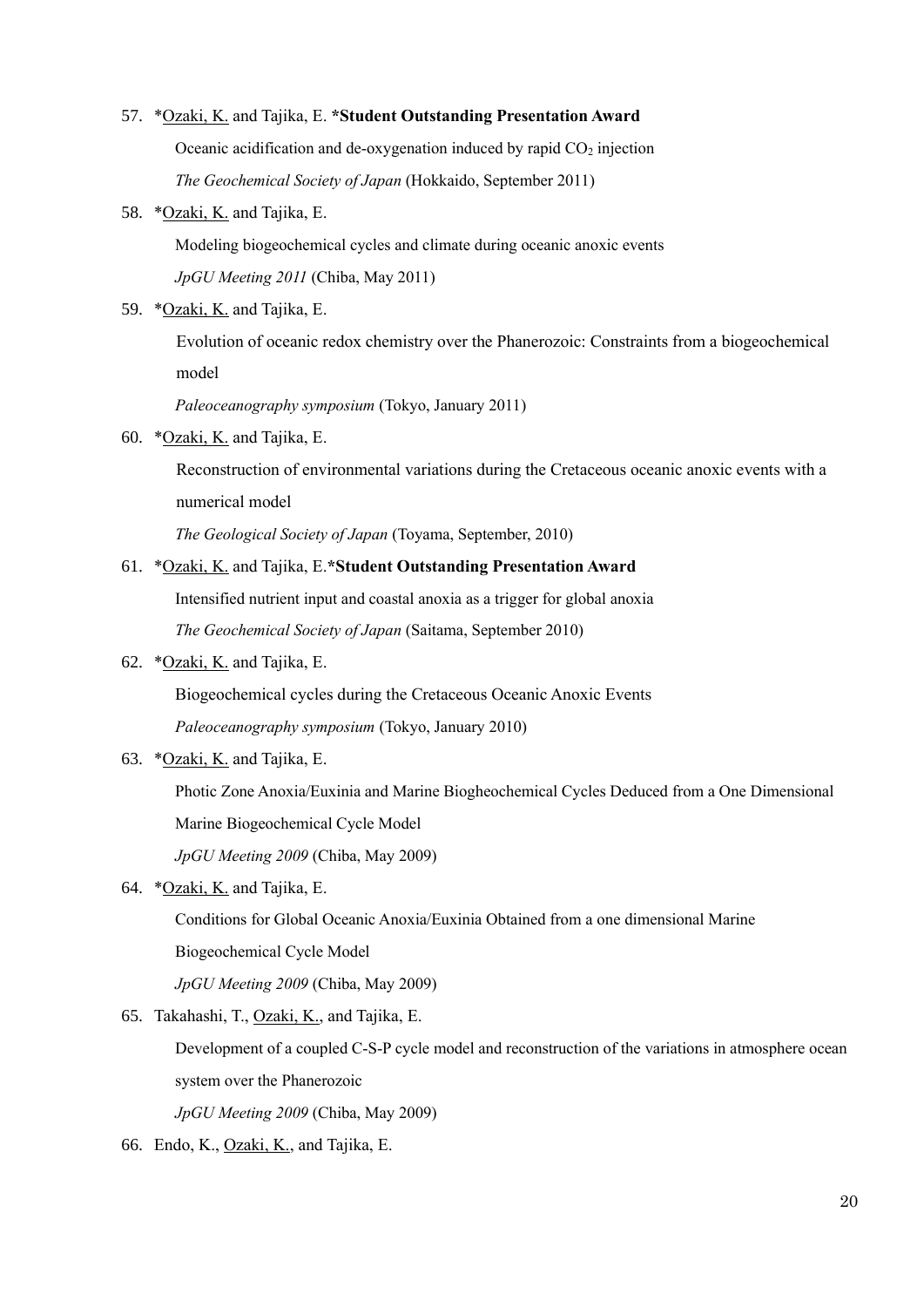Recovery of the ocean environment in the aftermath of the K/T boundary event deduced from a marine carbon cycle model

*JpGU Meeting 2009* (Chiba, May 2009)

67. \*Ozaki, K. and Tajika, E.

Reconstruction of oceanic chemistry during the Oceanic Anoxic Event from a 1-D biogeochemical model

*Paleoceanography symposium* (Tokyo, January 2009)

68. \*Ozaki, K. and Tajika, E.

Occurrence conditions of Ocean Anoxic Events with one dimensional biogeochemical cycle model *The Geological Society of Japan* (Akita, September, 2008)

69. \*Ozaki, K. and Tajika, E.

Theoretical constraints on ocean anoxic events and photic zone anoxia

*JpGU Meeting 2008* (Chiba, May 2008)

70. \* Ozaki, K., Tajima, S., and Tajika, E.

Conditions for oceanic anoxia/euxinia: Constraints from a novel model of oceanic biogeochemistry *Paleoceanography symposium* (Chiba, January 2008)

### **OUTREACH ACTIVITIES (in Japanese)**

- 1. \*Ozaki, K. and Kurokawa, H. "What is a habitable planet? *Astronomy Pub* (Tokyo, October 2020)
- 2. \*Ozaki, K. "Earth's mechanisms" Science café Ziyu-time (Chiba, October 2018)
- 3. \*Ozaki, K. "Biogeochemists consider climate" *Kappy salon* (Kanagawa, May 2012)
- 4. \*Ozaki, K. "Global warming and oceanic deoxygenation" (Tokai University, October 2010)
- 5. \*Ozaki, K. "Co-evolution of Earth's environment and life: Past and future" *Kappy salon* (Oiso, April 2009)

### **NEWS (selected)**

- 1. 2019/7/30 Astrobiology web ["Anoxygenic Photosynthesis And The Delayed Oxygenation Of Earth's](http://astrobiology.com/2019/07/anoxygenic-photosynthesis-and-the-delayed-oxygenation-of-earths-atmosphere.html)  [Atmosphere"](http://astrobiology.com/2019/07/anoxygenic-photosynthesis-and-the-delayed-oxygenation-of-earths-atmosphere.html)
- 2. 2019/7/17 Noticias de la Tierra ["WHAT DELAYED OXYGENATION OF THE EARTH?"](https://noticiasdelatierra.com/que-retraso-la-oxigenacion-de-la-tierra/)
- 3. 2019/7/13 iscanews ["Researchers Propose a Solution to the Delayed Earth's Oxygenation"](http://en.iscanews.ir/news/666721)
- 4. 2019/7/12Notizie scientifiche.it ["Cosa ritardo I'ossigenazione della Terra? Nuovo studio fornisce altri](https://notiziescientifiche.it/cosa-ritardo-lossigenazione-della-terra-nuovo-studio-fornisce-altri-indizi/)  [indizi"](https://notiziescientifiche.it/cosa-ritardo-lossigenazione-della-terra-nuovo-studio-fornisce-altri-indizi/)
- 5. 2019/7/12 ZME SCIENCE ["Iron-breathing bacteria might have delayed Earth's oxygenation for almost](https://www.zmescience.com/science/iron-photosynthesis-oxygen-earth-8245242/)  [one billion years"](https://www.zmescience.com/science/iron-photosynthesis-oxygen-earth-8245242/)